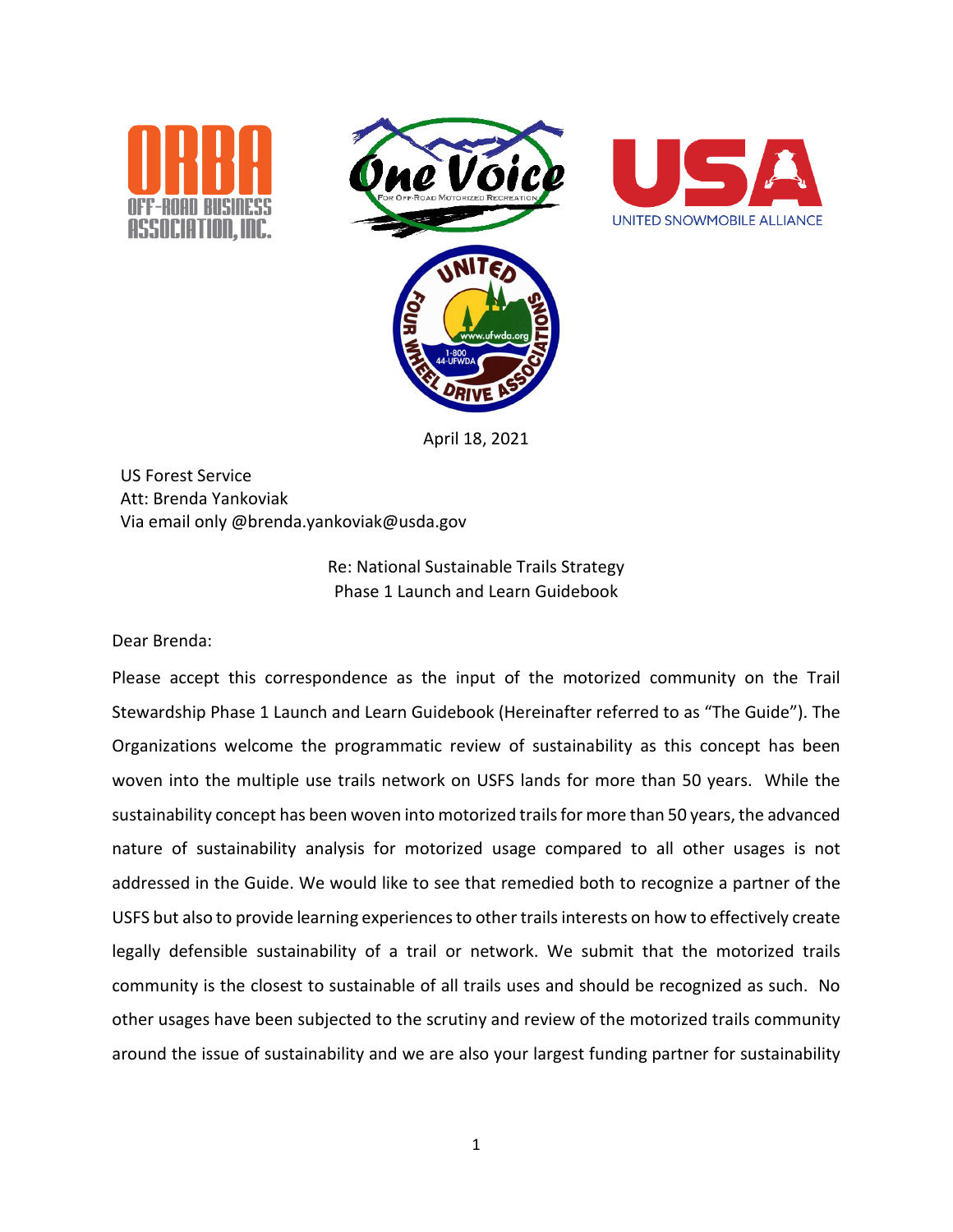efforts. NEPA, rulemaking, judicial review and funding collaborations are discussed in greater detail in subsequent portions of this document.

In these comments, the Organizations are going to focus on the learning component goal of the guidebook as often the resources the motorized community are providing to sustainable trails are poorly understood and not used to as a resource for other efforts. The learning component is a critical component of the Trails Challenge and is reflected in under the Key Points of the Phase 1 Guide as follows:

"• Main outcomes of the Trail Challenge include a systematic assessment of trail workforce capacity and trail sustainability to identify gaps and take actions to close those gaps; engaging and sharing leadership with local communities and stakeholders in trail priorities; institutionalizing equity, diversity, and inclusion principles in all aspects of our collective work; developing online toolboxes with trail success stories, best practices, and reference documents; and improving Forest Service trail data and reporting systems.

• The Forest Service is leading out on methods and approaches that will benefit all trail managers and help to professionalize trail management. As a result of the Trail Challenge, the Forest Service will be widely regarded as a valued partner, conservation leader, and premier provider of exceptional trail opportunities."[1](#page-1-0)

The Organizations believe this type of generalized understanding is critical to the long-term sustainability discussion, as we believe the motorized sustainability models that have been developed are critical learning tools for other uses that are ramping up maintenance and sustainability efforts around other uses. The Organizations have confidence in the intent of the Guide and effort is to recognize these collaborations as "unit level plans." The Organizations are concerned these are not unit level efforts but foundational differences in the sustainability analysis that have been legally mandated for years. The Organizations are concerned that the subsequent inclusion of these unit level plans in established landscape level analysis structures does not account for these landscape level differences may be similar to trying to drive a round

<span id="page-1-0"></span><sup>1</sup> *See*, Guide at pg. 1.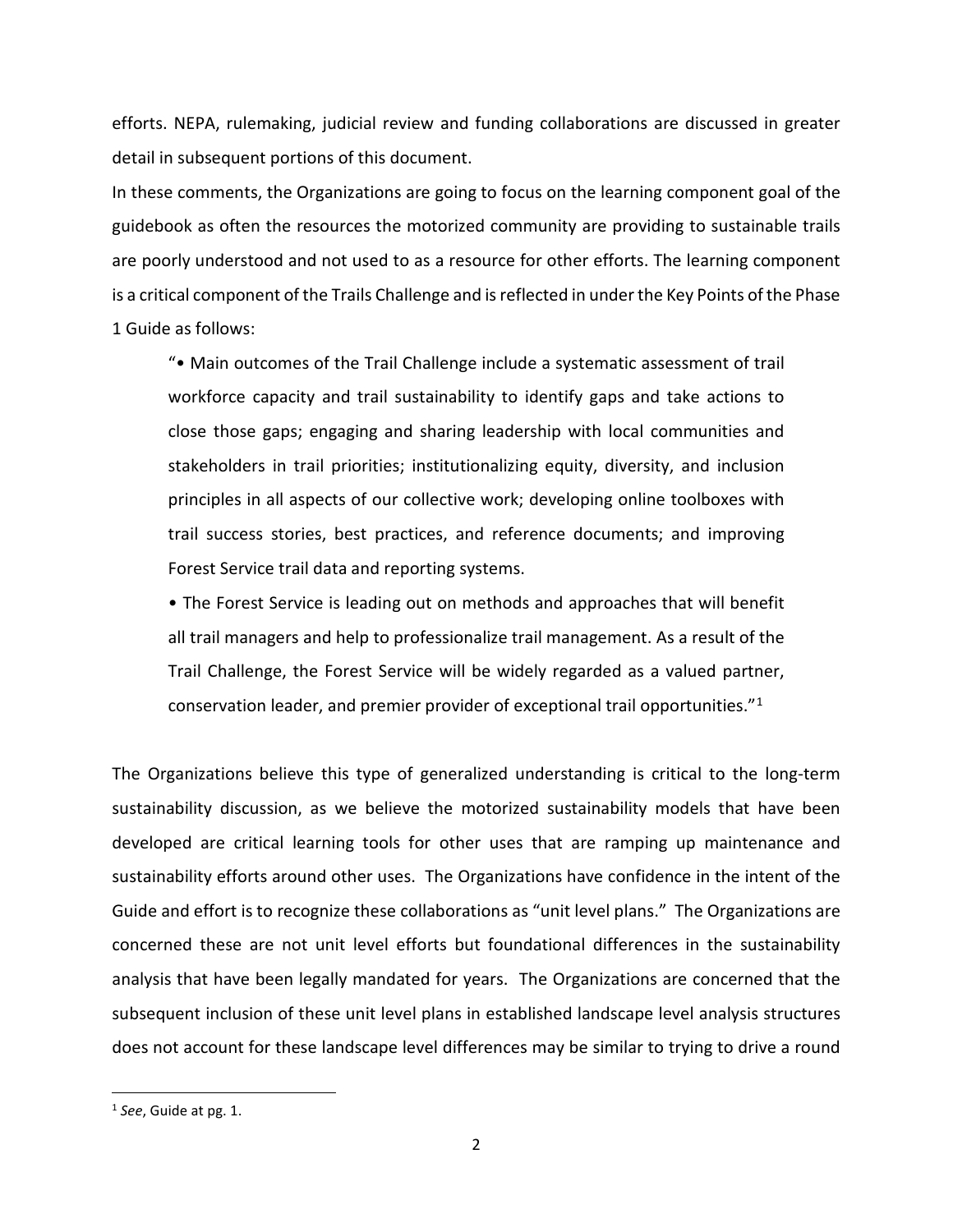peg into a square hole. This is a less than efficient model to do anything and, in the Challenge, would result in a significant missed opportunity.

This foundational difference of sustainability across uses is critical to possible future allocation of resources simply to avoid reinventing the wheel. Also important is understanding that much of the sustainability present in motorized uses, beyond decades of travel management rulemaking, NEPA and judicial review is from the voluntary user programs. This significant outside funding should be recognized as a resource to be leveraged and not as the result of inequitable allocation of resources. While there is a large disparity in funding and resources available, this does not mean there is not a need for additional resources in the multiple use community and any assertion of equity across uses would actually discriminate against the hugely successful programs on the ground rather than leverage their success. The Organizations would like to avoid this situation as well.

We welcome the collaborative nature of the strategy to date and identification of concerns such as all activity having impacts. **We vigorously support the stated goal of more sustainable trails, as in many areas there is a critical need for simply more multiple use trails**. Not everyone is similarly situated in the trails community and often there is a perception that there are plenty of trails for everyone. This has not been our experience, as the motorized community has been mandated for more than 50 years to provide sustainable routes unlike any other user group. In many areas this resulted in the loss of more than 50% of trail mileage in areas. No other user group has seen anything close to this level of lost opportunity for recreational trails.

Again, the previous closures in many areas have put the motorized community in a different position when discussing sustainability. Decisions made based on visitation levels at locations 50 years ago often create a situation where there is now a shortage of routes to satisfy the demands of multiple use interests. This shortage of opportunities can cause overuse of routes, trailheads far beyond capacity, resource impacts from the overuse which can give rise to users trying to find their own recreational experience. Only by providing more routes that are sustainable can these types of capacity issues be resolved. By providing high quality managed recreational opportunities the public will not seek out their own opportunities in less sustainable or planned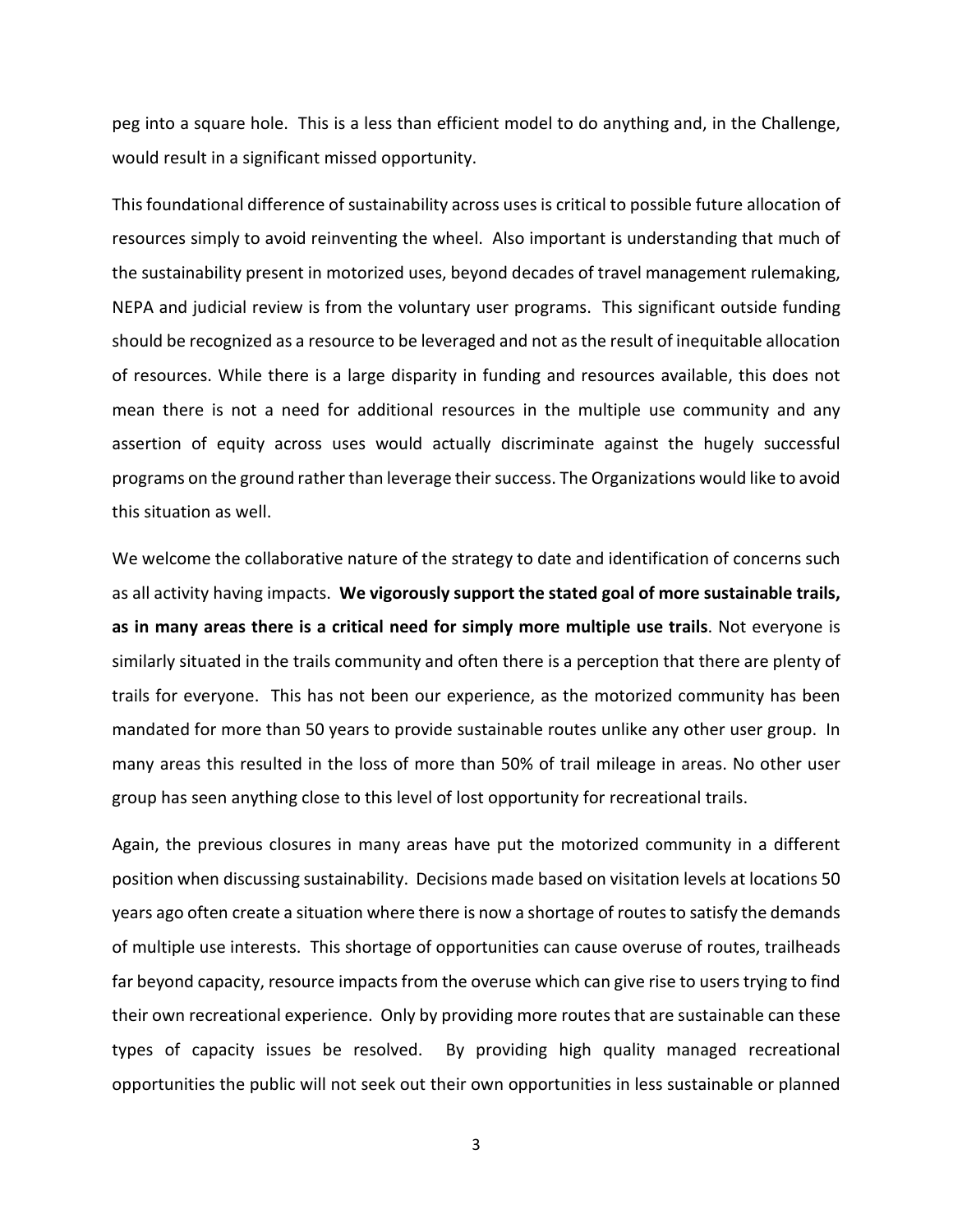locations. The motorized community is again significantly different in any discussion as we have a proven track record of partnering with managers to sustain new trail networks. While the motorized community has been hugely successful in partnering with land managers to create sustainable trails, we have also been horrible in telling this story.

## **1. Who we are.**

Prior to addressing the specific concerns of the Organizations regarding the Guide, we believe a brief summary of each Organization is needed. The Off-Road Business Association ("ORBA") is a national not-for-profit trade association of motorized off-road related businesses formed to promote and preserve off-road recreation in an environmentally responsible manner. One Voice is a non-profit national association committed to promoting the rights of motorized enthusiasts and improving advocacy in keeping public and private lands open for responsible recreation through strong leadership, advocacy, and collaboration. One Voice provides a unified voice for motorized recreation through a national platform that represents the diverse off-highway vehicle (OHV) community. The United Snowmobile Alliance ("USA") is dedicated to the preservation and promotion of environmentally responsible organized snowmobiling and the creation of safe and sustainable snowmobiling in the United States. United Four-Wheel Drive Association ("U4WD") is an international organization whose mission is to protect, promote, and provide 4x4 opportunities world-wide. For purposes of this correspondence ORBA, One Voice, U4WD and USA will be referred to as "The Organizations".

# **2. The 50-year history of sustainability analysis for motorized routes far exceeds the analysis for other uses and must be addressed in the Challenge and Guide.**

The sustainable use of motorized vehicles on federal public lands over the last 50 years has easily been the most strictly scrutinized recreational usage of public lands. This usage has been the basis of numerous rulemaking efforts, directly addressing motorized access and also indirectly addressing motorized access. These rulemaking efforts directly addressing motorized usages have resulted in an almost incomprehensible amounts of NEPA analysis on almost every facet of possible impact to sustainability from motorized usages. This scrutiny of sustainability has then been continued to extensive judicial review of a huge percentage of both rulemaking and NEPA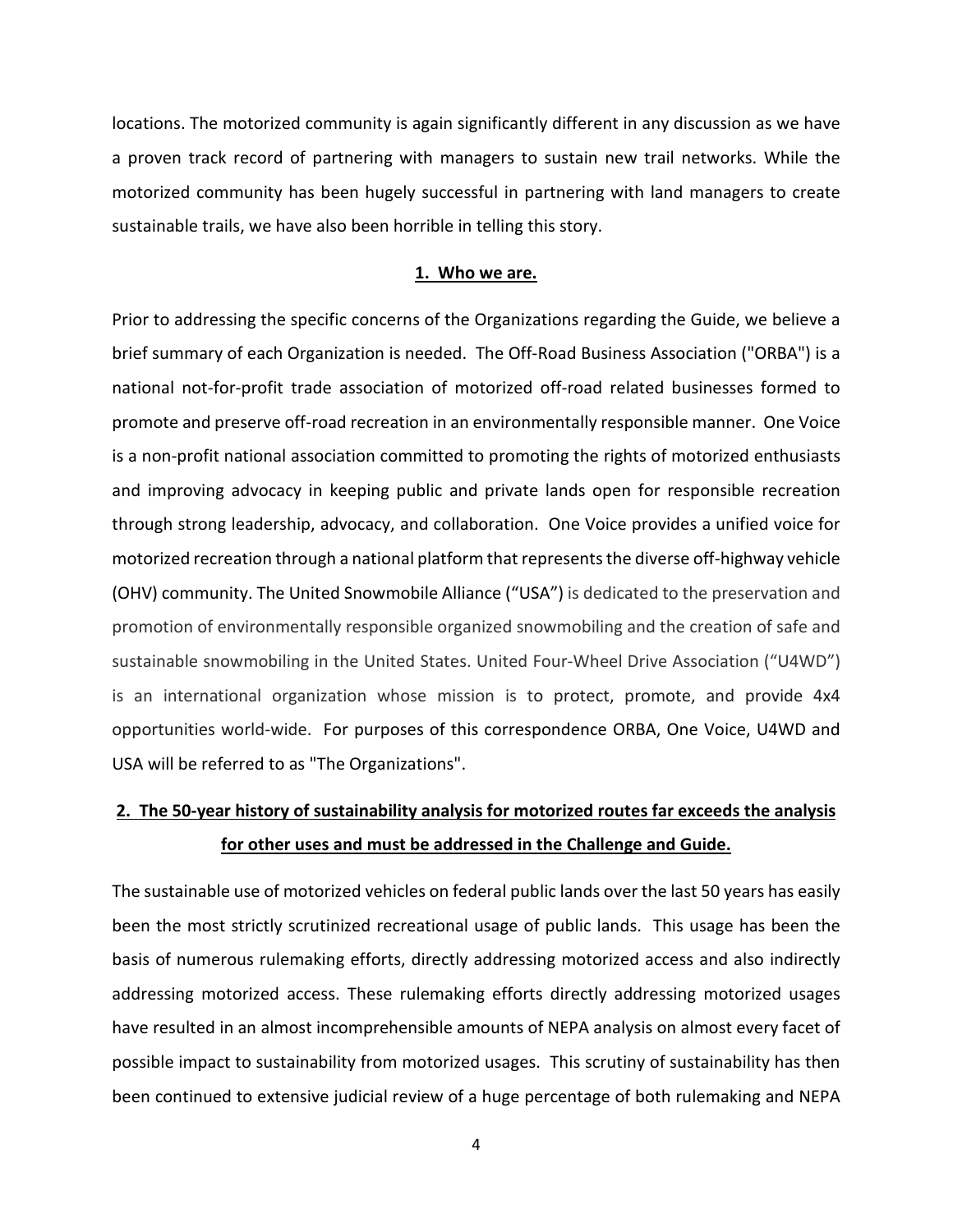analysis. The ongoing judicial review of decisions is exemplified by the challenge to winter grooming on 5 forests in California, overturning of the winter travel rule by a court in Idaho and recent rulings on the use of e-bikes on Department of Interior lands. No other recreational usage of trails has been subjected to this level of direct scrutiny of sustainability. An indirect challenge to sustainability would be exemplified by use of the Endangered Species Act challenging motorized access to large tracts of lands in California around concerns over the desert tortoise and many other species. When the scrutiny of sustainability and partnerships that have developed are compared at the landscape level, the motorized community is by far and away the most sustainable usage of trails on public lands.

The Organizations believe the management history around the sustainability of motorized trails, and application of the Travel Management Rule, and extensive judicial review will be highly relevant to elements B and C of the Guide, which is described as follows:

"Units should consider the results of identifying the desired trail system from Element C. Achieve Sustainable Trail Systems when completing this element. They should use the results to understand the workforce needed to manage the desired trail system and then document, the current workforce, the needed workforce, and steps to achieve that workforce in their Trail Stewardship Plans"<sup>[2](#page-4-0)</sup>

As the Organizations have participated in travel management discussions throughout the Country at all levels, we have frequently encountered an erroneous assumption, mainly that the all trails have been subjected to similar levels of administrative review. This is simply incorrect and we are very concerned the concept of Travel Management, which has driven much of the sustainability of motorized routes, is not mentioned at all in the Guide. This is a foundational difference between motorized routes and almost all other trail uses on USFS lands and must be addressed in the Guide simply to create a relevant planning document. While it may be convenient to assume all trails usages are similarly situated in terms of sustainability, this simply is not factually correct.

<span id="page-4-0"></span><sup>2</sup> See, Guide pg. 7.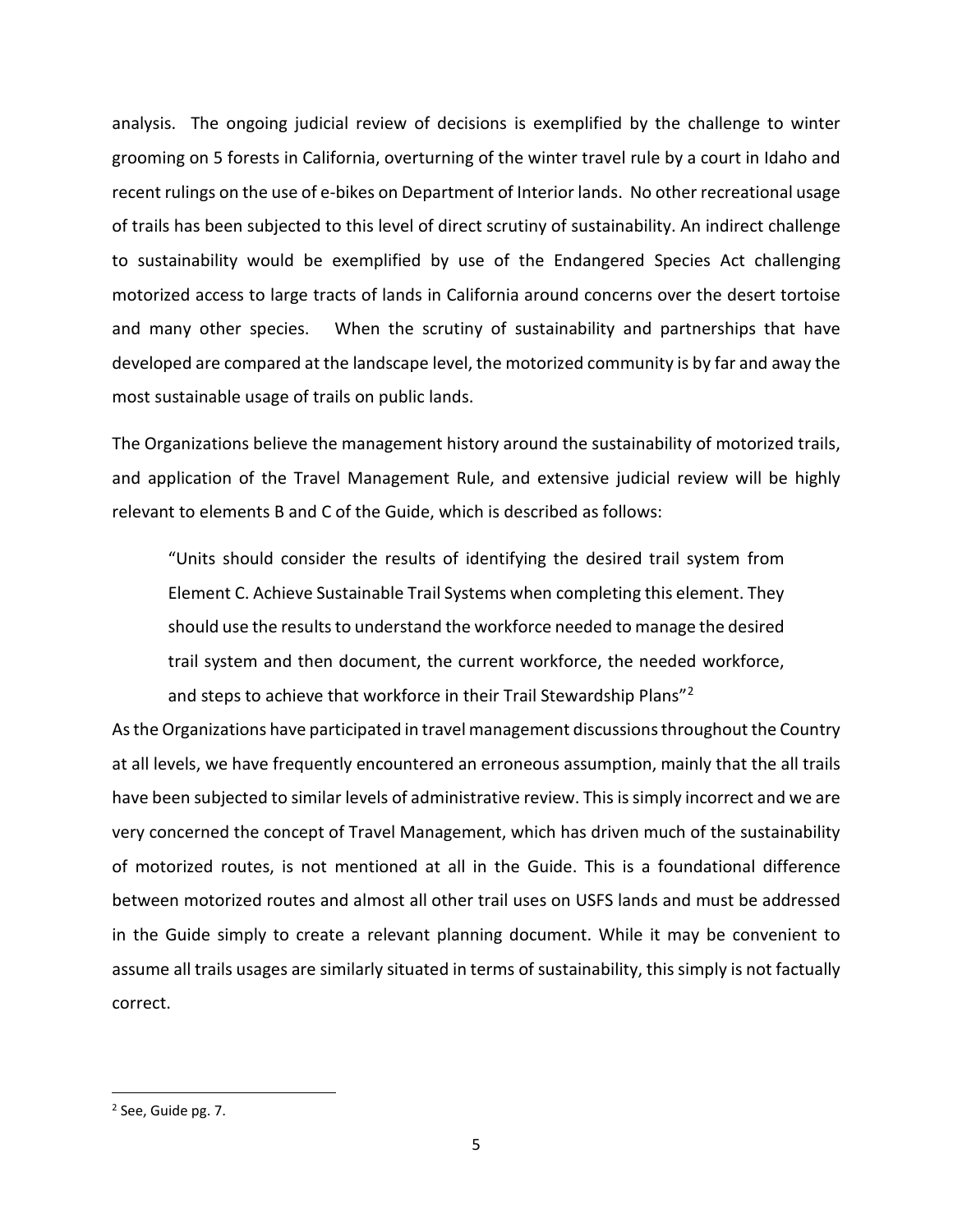The Organizations believe it is highly important to recognize the wide range of management of specific trails usages that has occurred on USFS lands to date, as these management efforts will be foundational in the discussion. For the motorized community, the scrutiny of motorized usage has been occurring on USFS lands since the original issuance of EO 11644 by President Richard Nixon in 1972. As a result of 50 years of management of motorized usages on USFS lands, the concept of a designated route is the norm for those users recreating in the summer. This is simply unheard of for most other trail-based activities and will significantly impact how the challenge should be rolled out to the communities and also possibly impact allocations of funding. Not all uses are similarly situated in the trails community to address sustainability and we would be concerned about any landscape level analysis that treated sustainability of routes from a single mindset. Significant flexibility must be provided as trails are not a one size fits all issue due to the disparate management history of sustainability across the uses.

There are several large-scale models of trail sustainability that have been developed by the motorized community in collaboration with a wide range of interests that are discussed subsequently. The motorized trails community was forced to address funding of sustainability of our routes much earlier than other uses and often under intense public scrutiny and sometimes decades of legal wrangling. If trails were found to be unsustainable in the analysis process they were simply closed, sometimes decades ago. Funding of management efforts for sustainability were a major tool in mitigated trail loss. If impacts could be repaired or mitigated, opportunities could be preserved. This type of forced sustainability of motorized routes uniquely situates the motorized networks and mileage when compared to other types of trail usage. As a result of the more than 50 years of management, there is simply far more data available to justify sustainability of these routes and opportunities. This management history will result in a much stronger need to open new routes from the multiple use community than other trail interests, as there have been significant closures to motorized at the landscape, while other interests have only lost small portions of historical access.

While there is 50 years of management history available to address sustainability of motorized routes, the Organizations would be remiss if we did not mention that often this data has come at a significant price to the users. We would hesitate to support any large-scale discussions that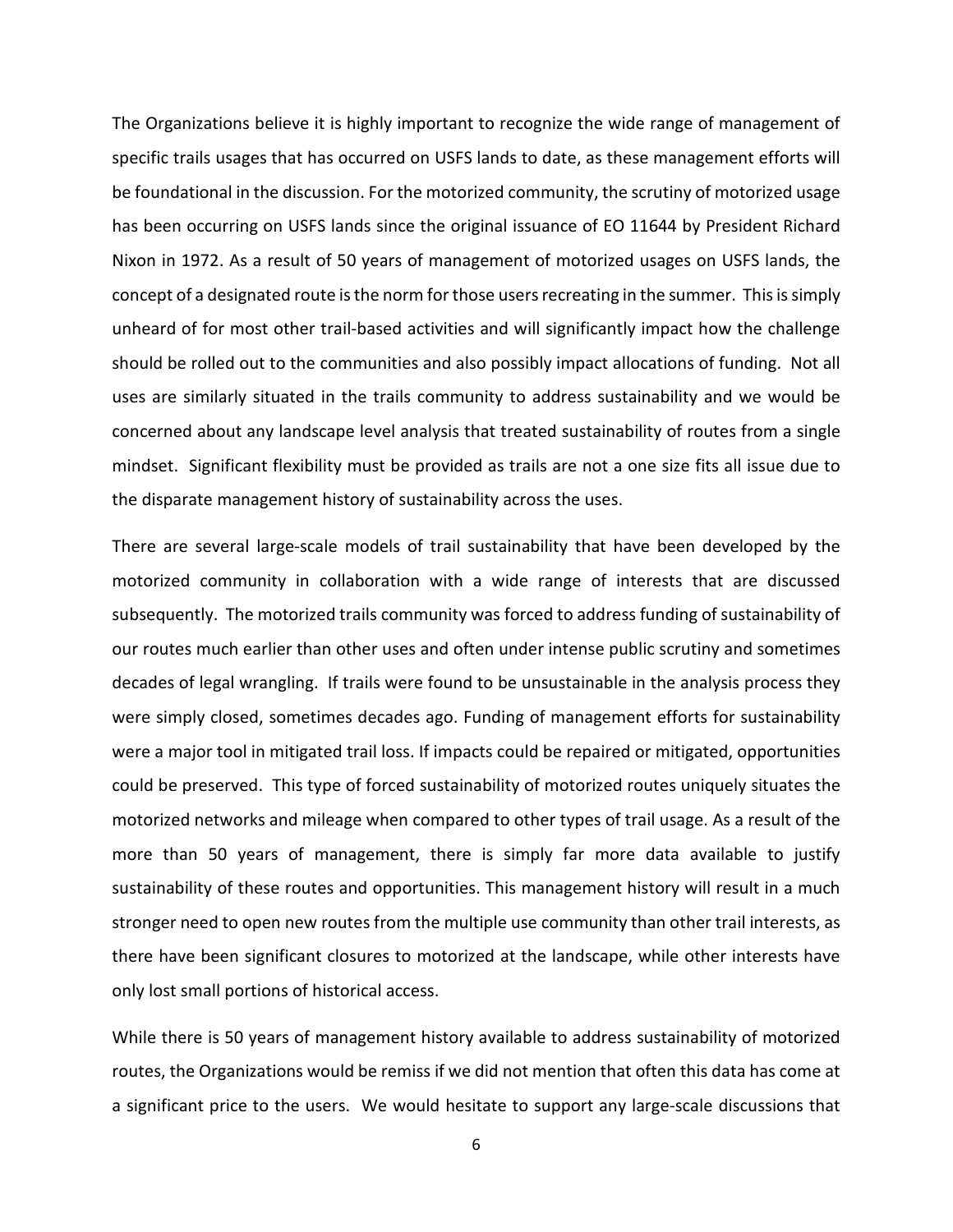might provide a basis to reopen travel management decisions at the landscape level, as the travel management process has resulted in large portions of trails being closed and huge amounts of conflict between uses and between the trails community and land managers. We would like to avoid this and would support some type of assumption that motorized routes that have been subject to management at least once are per se sustainable. We believe the Guide is a significant opportunity to provide educational resources on the different management histories of different trail uses as all trail uses are not similarly situated from a sustainability perspective. This understanding will be valuable to other users and should be recognized in the Guide. Again, while the motorized community has been hugely effective in providing management resources for sustainable trails, we have also been horrible in telling our story. We are asking for help on this.

## **3. What we do and development or sophistication of partners in sustainable trails efforts.**

Prior to addressing how the motorized community has partnered with the USFS to provide sustainable trails at the landscape level, the Organizations believe identification of some common experiences around trails highlighted is warranted. These common factors include:

1. All uses have impacts, regardless of the type of usages. Many interests believe their activity has no impact while every other usage is causing impacts

2. The removal of usages can have impacts.

3. All trails need maintenance, regardless of the trail management objective for the area or route. Even primitive routes must be periodically maintained to primitive levels.

4. Some components of sustainability are best handled by professional trained USFS staff, such as law enforcement.

It has been our experience that no matter how perfect a trail may be designed or how careful every user may be to protect resources, every trail needs maintenance to be sustainable, and maintenance simply costs money. There are numerous factors that may be able to reduce funding needs for large scale trail efforts, such as volunteers or combining trail users to reduce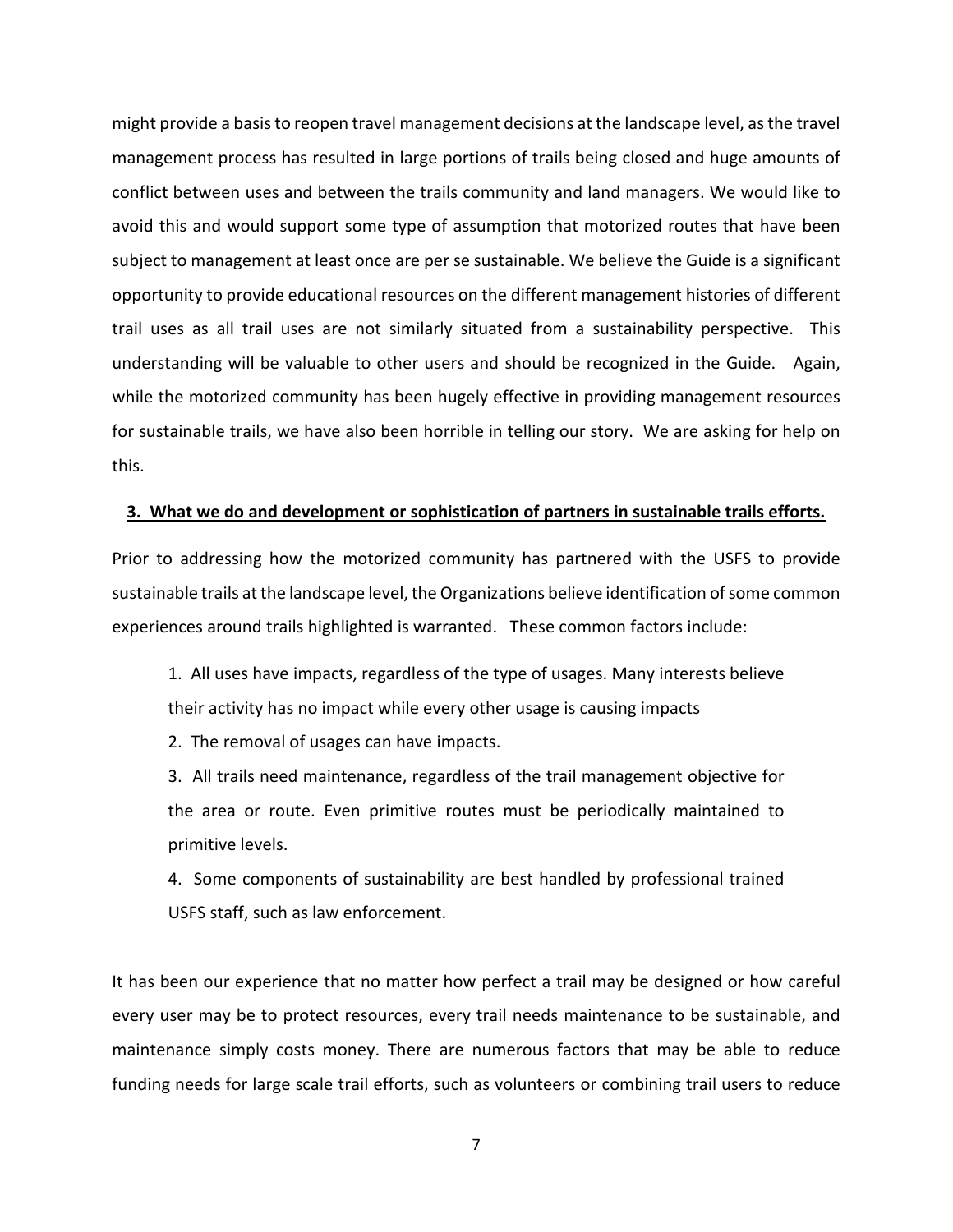trail mileage, but none can extinguish the need for funding and direct management resources. We also have found that the underestimation of maintenance costs for any route is often a key contributor to the failure of a route or system to remain sustainable. The motorized community has worked hard to address this component of sustainability for an extended period of time, as often there was no discussion around unsustainable motorized trails. If there were unsustainable routes, they were simply closed. We hope to have moved passed this mentality and seek to make the sustainable trails effort a resource in continuing the success in moving away from this mindset.

At one point, the USFS was Congressionally provided generally sufficient funding to support a wide range of large trail networks across the country. Over time these resources have dwindled and the Organizations do not anticipate the return of this long-term stable funding. Generally, the large programmatic partnerships from the motorized community are major tools in the sustainable trails discussions and are based around a voluntary created fee program involving the registration of motor vehicles used for recreation. These are generally administered through the state where the trail or area is located. These user fees are frequently used as match for federal funding such as Land and Water Conservation monies or Recreational Trail Program funds. Some states administer summer and winter funds in a single program, while other states administer each program separately. Generally, these programs have sought to provide sustainable recreational opportunities while backfilling the funding shortages that the USFS now faces and have developed in response to the closures of the Travel Management process due to sustainability concerns.

The coverage of this user pay model of sustainability is significant as each of the 22 snowbelt states have a snowmobile registration program that funds sustainable winter trails on USFS lands. The summer-based trail programs have generally encompassed more western states but this is not exclusive by any means, as numerous mid-western and eastern states have vigorous voluntary registration summer programs as well. An example of some of these programs are as follows:

#### **California**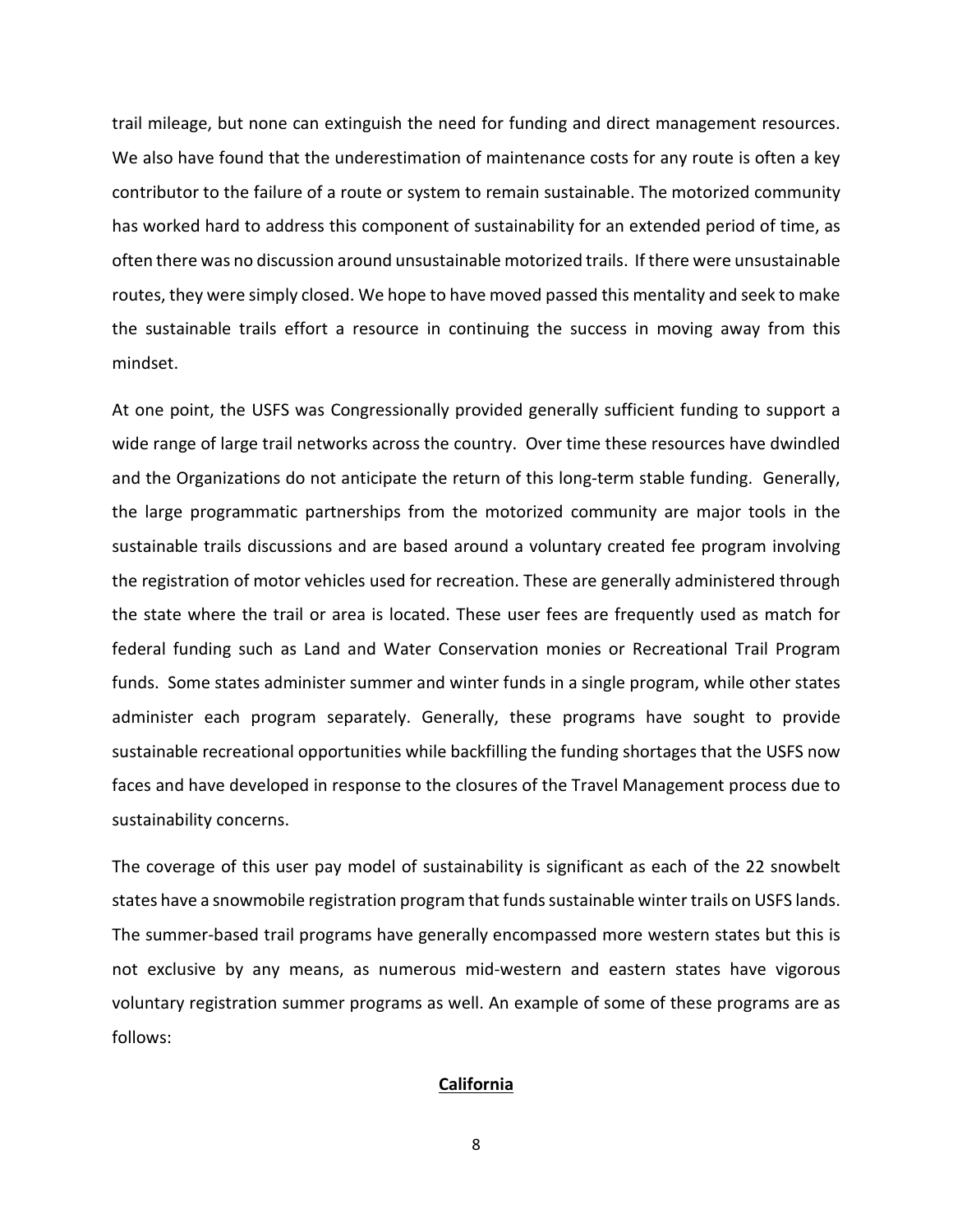\$60 million in annual combined budget

Total funding in excess of \$530 million dollars

#### **Colorado**

\$7 million annual combined current budget

Total funding approaching \$100 million

## **Idaho**

\$3 million annual combined budget

Total funding approaching \$50 million

#### **Utah**

\$5 million in current combined budget

## **Nevada**

\$5 million in annual budget

## **New York**

\$ 6-7 million annually predominately winter

#### **Vermont**

\$3-4 million annually predominately winter

The Organizations submit that the value of these programs is significant alone but the value expands as this money is consistently available. This means capital purchases such as heavy equipment can be undertaken and that staff will be assured that the position, they are applying for will be on the District 5 or 10 years after they are hired. This makes these positions more appealing as they have a career path moving forward.

The Organizations vigorously assert that understanding the collaborative foundation for sustainable trails that the motorized community has developed will be a critical component in leveraging resources to ensure the most sustainable network on USFS lands. The large-scale support of sustainable trails that is present should not see as a reason to direct resources for the sustainability of routes to areas that may not have similar levels of funding based on the erroneous attempt to create equity across programs. We have frequently encountered this type of a misplaced equity concern when funding for trails is addressed at the state level. Interested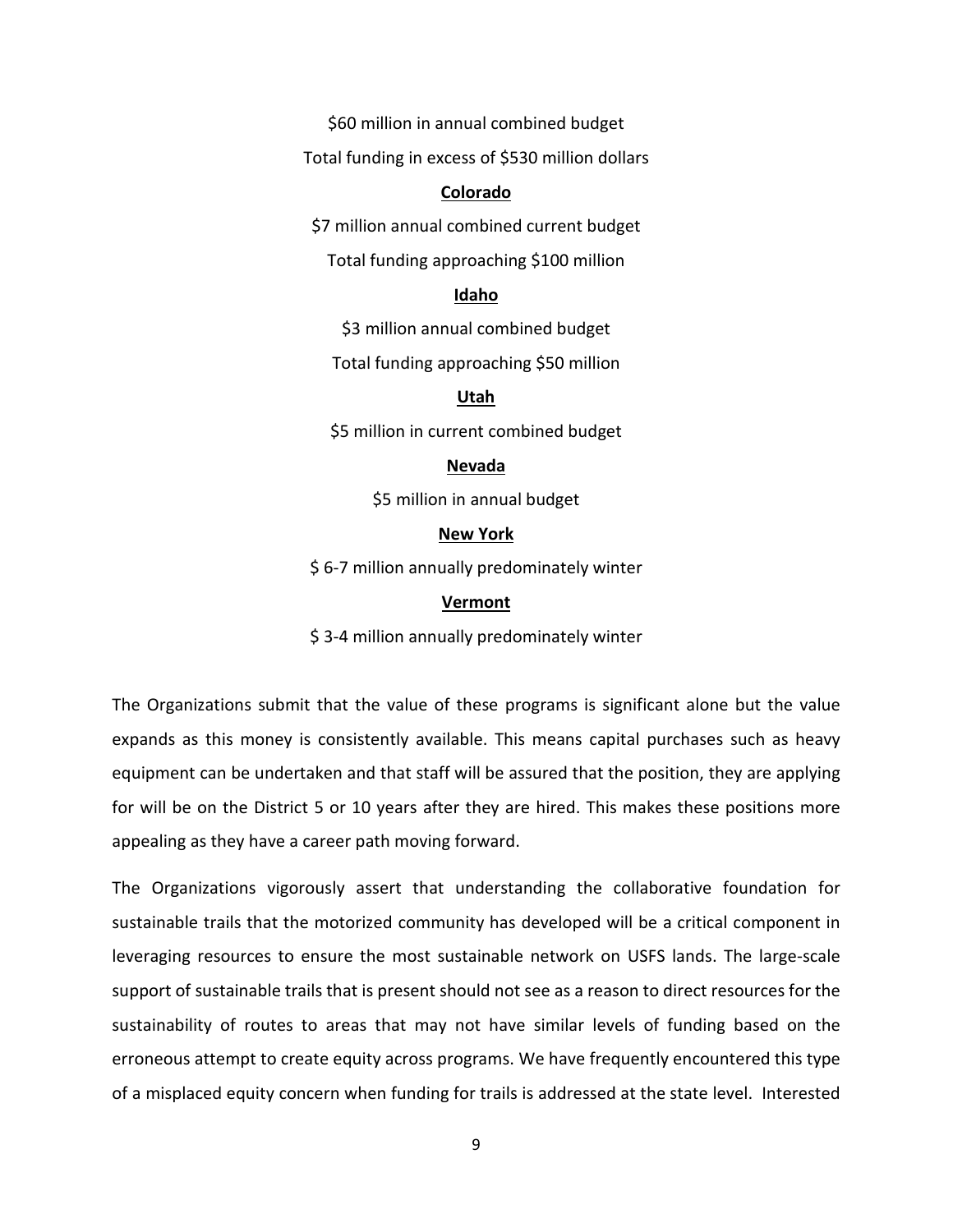parties want to start and end discussions with the fact the motorized program may be 4 or 5 times the size of the state non-motorized program. Often the disproportional nature of the funding leads to an assertion similar to the following: "Clearly the non-motorized program must need more money." This must be avoided.

While this type of funding equity may be acceptable to some, this is a complete failure to understand our partnership and from our perspective we are being penalized for the success of our volunteer efforts in these situations. Every one of the programs we are going to outline benefits all users of the forest often without their knowledge. The Organizations submit these partnerships are ready, willing and able to be leveraged or scaled up to address sustainability in ways that simply are not present in many other interests or uses. These large programs we hope are leveraged in larger scale efforts to address the sustainability of routes outside the motorized sphere of usage.

Our concerns around leveraging existing sustainable trails efforts extends well beyond mere funding. Often the motorized programs have encountered large scale challenges and costs that simply never are addressed with smaller scale sustainability efforts. Examples of these types of issues would include issues as simple as how data is presented; USFS hiring practices; oversight of insurance costs at a large scales and changes in management processes that could directly impact how partner funding is allocated and administered.

#### **4a. Two general models predominate how sustainable motorized trails are provided.**

Generally, our partnerships with USFS land managers to support sustainability of trails fall into two overall categories or models of effort. These categories are:

- 1. Those centered around multiple use summer trails and access; and
- 2. Those centered around winter trails and access.

We do not believe that either model is better but each of these models has strengths and weaknesses that warrant discussion in creating a collaborative partnership for sustainable trails. We will attempt to summarize strengths and weaknesses, as we believe these experiences are important pieces of data in the USFS efforts to expand sustainable trails and partnerships across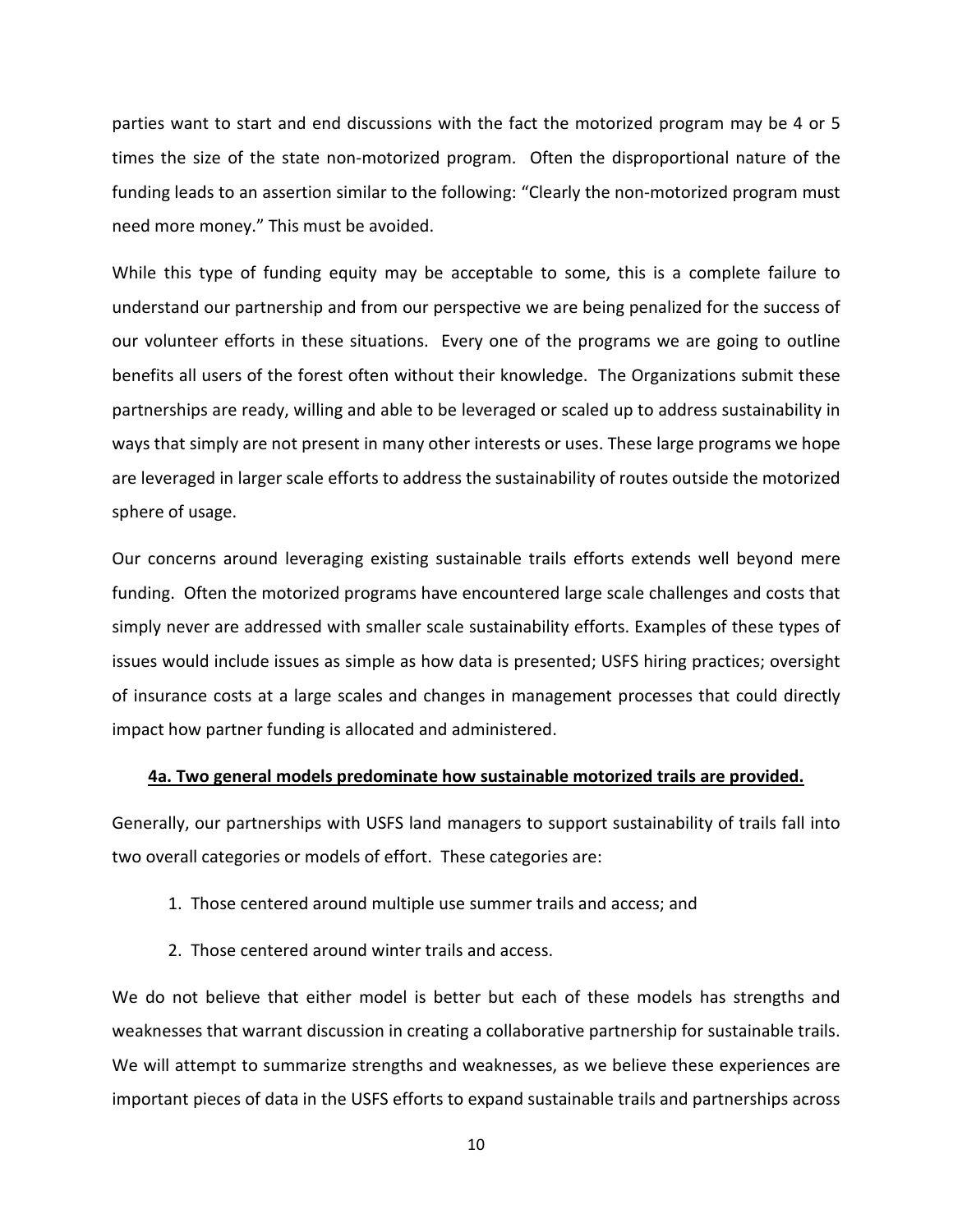the country. While some states separate summer and winter funding streams, while others combine these streams, these funding efforts remain the predominate type of funding for the sustainability of both routes.

The Organizations believe that understanding some of the difference of the winter program to the summer program results from the fact winter models generally started earlier and in states where lands were generally privately owned. These programs rapidly expanded into other snowbelt states and into areas where USFS lands were the primary provider of recreational opportunities. The largest snowmobile states in terms of registrations are located in the midwest and northeast and generally not associated closely with USFS management due to the large component of private lands in these models and areas. While these programs may not directly tie to USFS, we believe these experiences are important as the sustainability of these routes is critically important to the trail networks regardless of the property ownership where the trail is located.

A second significant distinction between the summer and winter efforts towards sustainability is the fact that generally snowmobile trail networks are smaller than summer networks in terms of total miles and generally winter trails are in the same location they have been for 50 or more years. Generally winter trails do not exist, are created when sufficient snow is available, are vigorously maintained over the winter and then melt away in the spring. Generally, the target audience of winter trail networks are smaller in terms of diversity, as often issues like grazing permits are not as significant (if they are present at all) and the visitation is generally lower than the summer trail networks. While these are significant differences, they are not so significant to make the experiences irrelevant.

#### **4b. Model of sustainable winter trails.**

Generally, the model for winter grooming efforts is closer to an autonomous contractor working on federal lands who provides sustainable trails than their summer equivalent. While winter grooming efforts have to obtain special recreation permits for grooming and are often the basis of significant NEPA analysis there remains a more defined division of labor between grooming and management efforts. While it is not unheard of have agency personnel operating a groomer,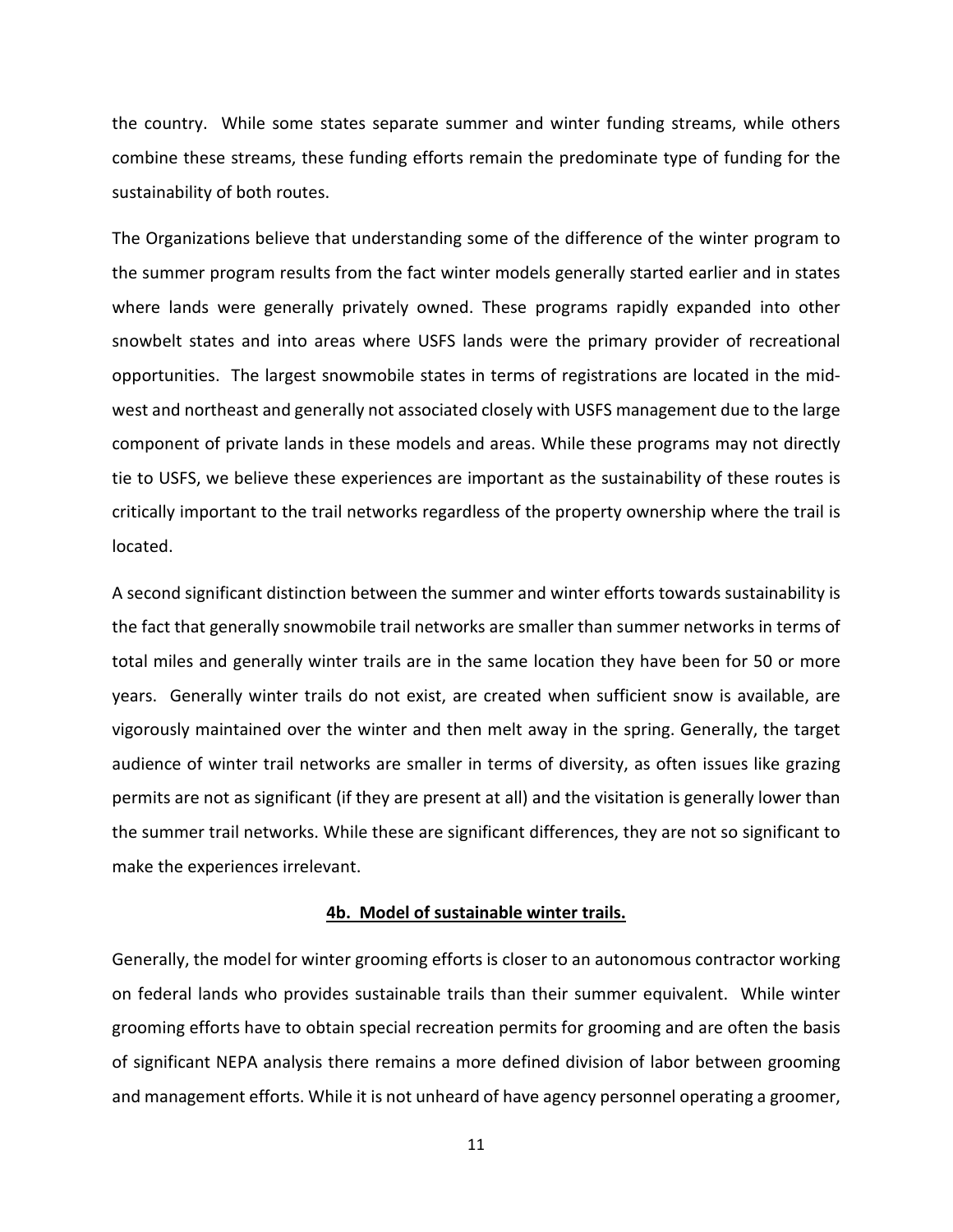this is FAR less common than agency staff operating equipment funded from summer registration programs. Winter trail grooming is almost entirely provided on USFS and private lands by the winter motorized users and their funding streams. This model heavily relies on volunteer or club efforts where significant portions of operational costs are assumed directly by the clubs and then reimbursed partially from registration monies conveyed through state programs. Much of the educational resources such as maps, avalanche safety resources and signage are created and provided entirely by the clubs or state associations.

Most non-snowmobile users of winter groomed routes are not aware this sustainable trail benefit is not provided by the USFS, but is the result of volunteer efforts of partners and voluntarily created funding programs rather than general state or federal tax revenues. It is important to note that these programmatic partnerships are entirely in addition to the more traditional partner efforts on sustainability that are common across all user groups, such as efforts through club type partners that are funded through donations or sporadic grants obtained by partners. Many of the larger scale efforts from the motorized community towards sustainable trails are so large and advanced that people outside the motorized community simply do not believe they exist. As exemplified above, significant moneys are available to work toward providing sustainable winter trails on public lands for the benefit of all members of the public. Generally, these funds are allocated through the state agency to local clubs to attempt to help clubs offset costs of operation.

The snowmobile community is intimately aware that for much of the groomed network that is provided only results from local relationships and as a result we support the bifurcated model of analysis proposed in the Guide (landscape/unit efforts). This division of labor is an important component of the success of our programs. The critical nature of these local relationships is highlighted in the more eastern based snowmobile programs, that provide much of their trail networks through rights of way on private lands for the trails to be used. Often federal lands are only a small portion of these trail networks, and federal relationships are only one of many the local clubs must maintain.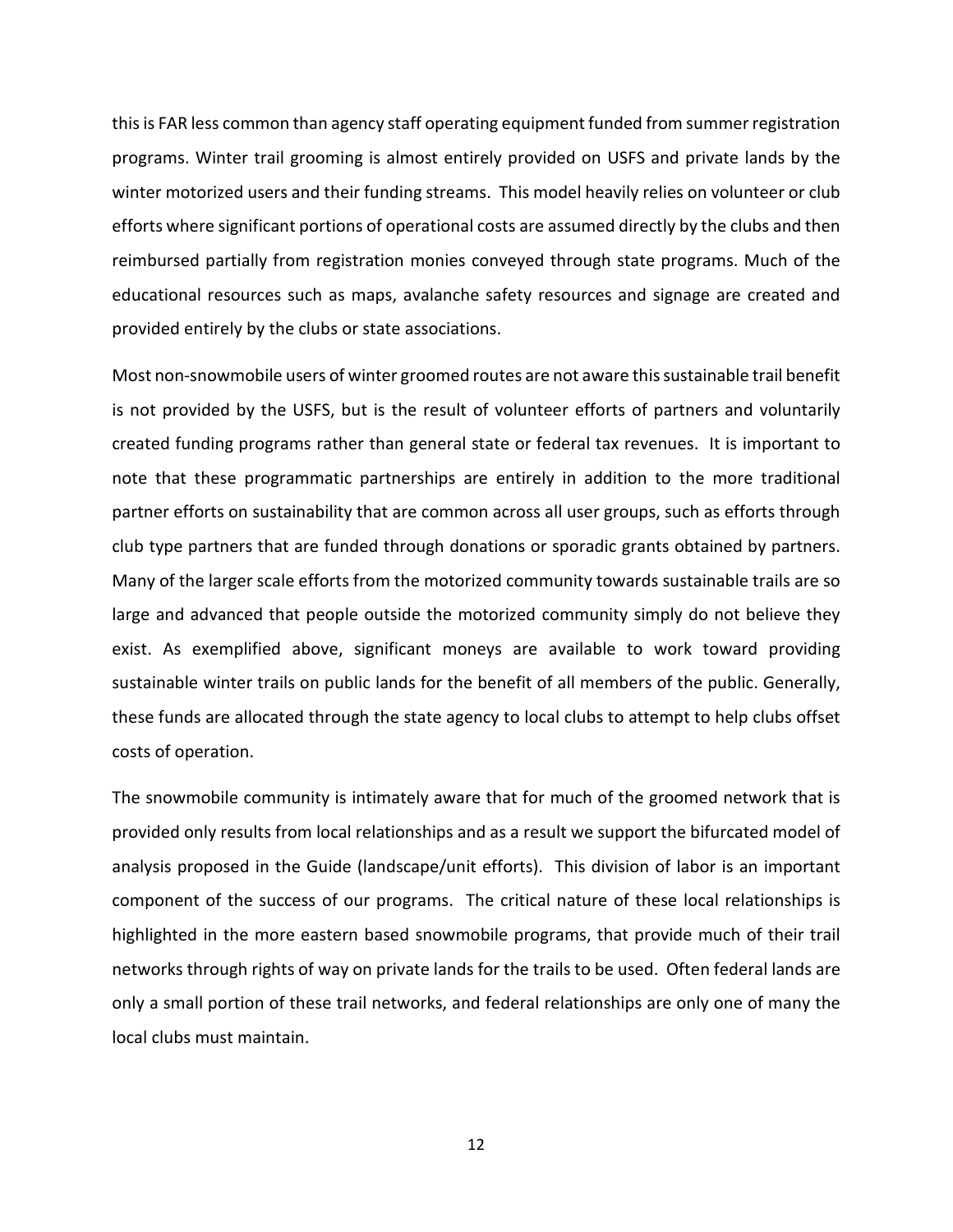These local relationships are critically important to the success of programs as the state level funding is often more than doubled through the fundraising efforts of these local clubs. This funding is often foundational to the basic operation of the club but often comes in a variety of ways other than direct funding and as a result is rarely calculated. This money is generally administered by local clubs in a wide range of manners but all programs also assist in capital equipment such as snow groomers, trail dozers, facilities improvements. While there is significant funding available, most groomer operators and other support staff are entirely volunteer as operational costs for snow grooming have simply exploded.

## **4c. Model of sustainable summer trails.**

The partnership model around summer sustainable trails has taken a somewhat different direction compare to the winter efforts due to the larger number of miles to be maintained and less homogenous nature of the activities in these usages. While winter trails have a somewhat defined user base, summer routes often have to provide for a large and diverse community of users such as dispersed and developed camping interests and shooting interests. Often non recreational interests, such as grazers or timber interests are heavily involved in trails discussions. Generally, the model of summer sustainable trails efforts created by the motorized registration fees and efforts are far more integrated into general land management efforts when compared to the more contractor-based type model used for winter recreation.

The summer model has been developed to backfill the critical staffing shortages for the USFS at the District level rather than following the more contractor-based model that has been used for winter. The summer model also seeks to make sure these staff are working as efficiently as possible as funding is also available for specialized equipment, such as trail dozers, skid steers, rock breakers and other project specific resources. A major component of these activities is people in trucks and shovels in dirt maintaining trails under the general vision of an ounce of prevention is preferable to a pound of cure when addressing sustainability. If a culvert is blocked, the summer crews clean it. Generally, the summer programs are developed to address one of the foundational challenges identified in the Guidebook which is: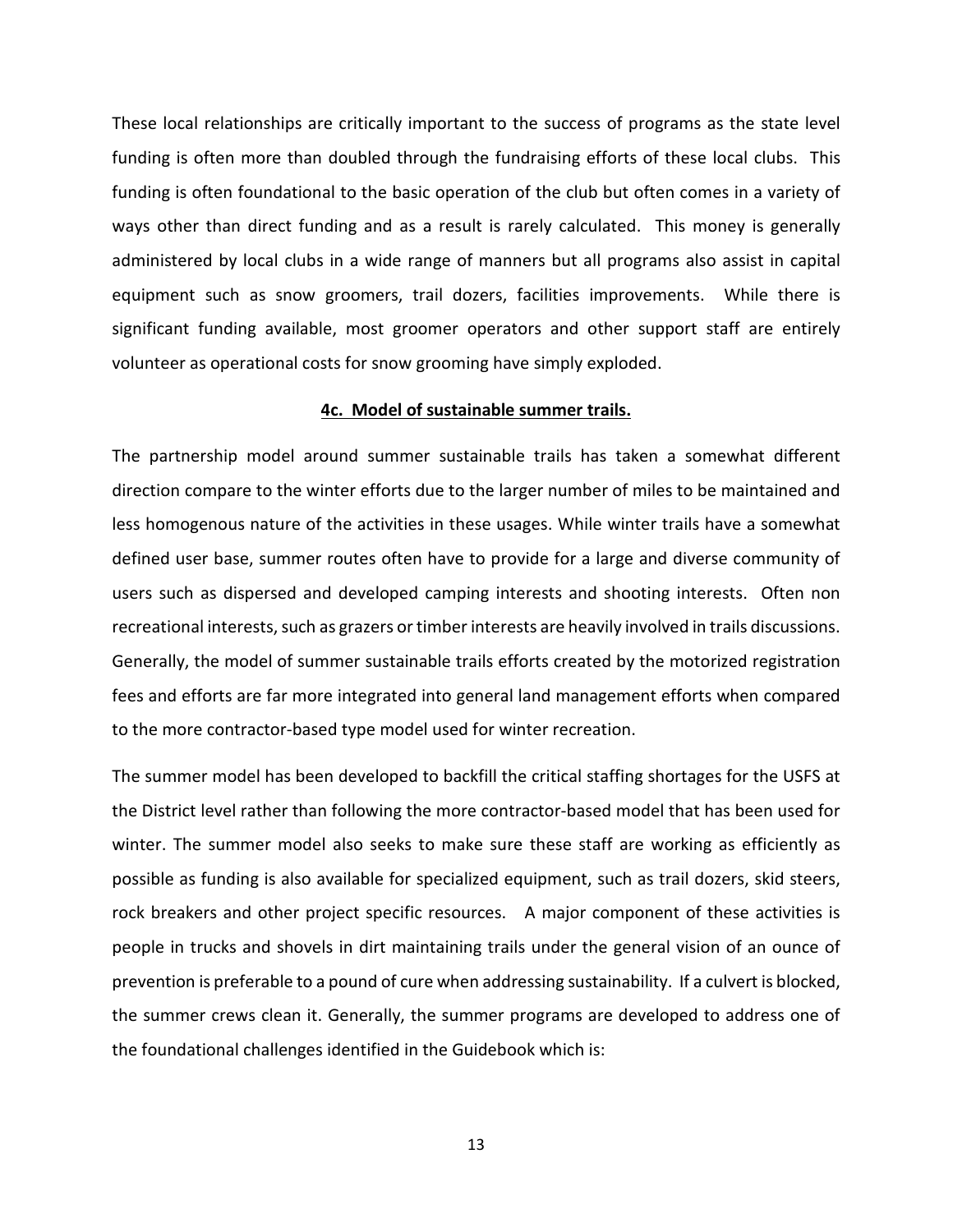"Employees on some units are unable to effectively engage partners and volunteers due to lack of capacity or other constraints."[3](#page-13-0)

The Organizations would state that not some units but rather most units are in this situation. Many of the summer-based programs have been forced to address this issue head-on and are now providing staffing to districts to facilitate engagement of partners and volunteers in addition to the performance of on the ground duties. An example of this would be the trained operator from the USFS, funded by the OHV program, operates a trail dozer to repair trail and then volunteers follow behind to finish the trail after the dozer has passed.

Rather than being a semi-autonomous entity working on public lands on trails issues, summer motorized usages are more wholistic in nature. Some programs provide direct funding to USFS districts to hire seasonal staff for trail maintenance; other programs hire state staff to work on USFS lands and others leverage local resources or work through programs such as AmeriCorp or local Youth Corp efforts. Despite the significant resources that are available, very few of these programs are directly hiring maintenance staff or other resources through the volunteer organization or local club. Volunteers remain a cornerstone of the sustainable efforts through clubs, and there are some exceptional clubs providing unique resources.

Generally, the barriers to this type of highly integrated hiring are significant in terms of direct costs and administrative efforts. Many local groups are poorly positioned to assume these responsibilities as these groups that are generally social in nature. This is why these functions are often moved to land managers under the summer model. Barriers to club oversight such as employee oversight, payroll taxes, medical benefits, Workers Compensation and other foundational elements of hiring employees are expensive and simply are not desirable burdens for volunteers in an Organization that was founded to recreate. In addition to these general costs of hiring employees, hiring employees to work on federal lands in an official capacity gives rise to a wide range of additional issues, such as proper training on trail issues (first aid, sawyer training or equipment training) and non-trail issues (anti-discrimination policies). These are

<span id="page-13-0"></span> $3$  Guide pg. 2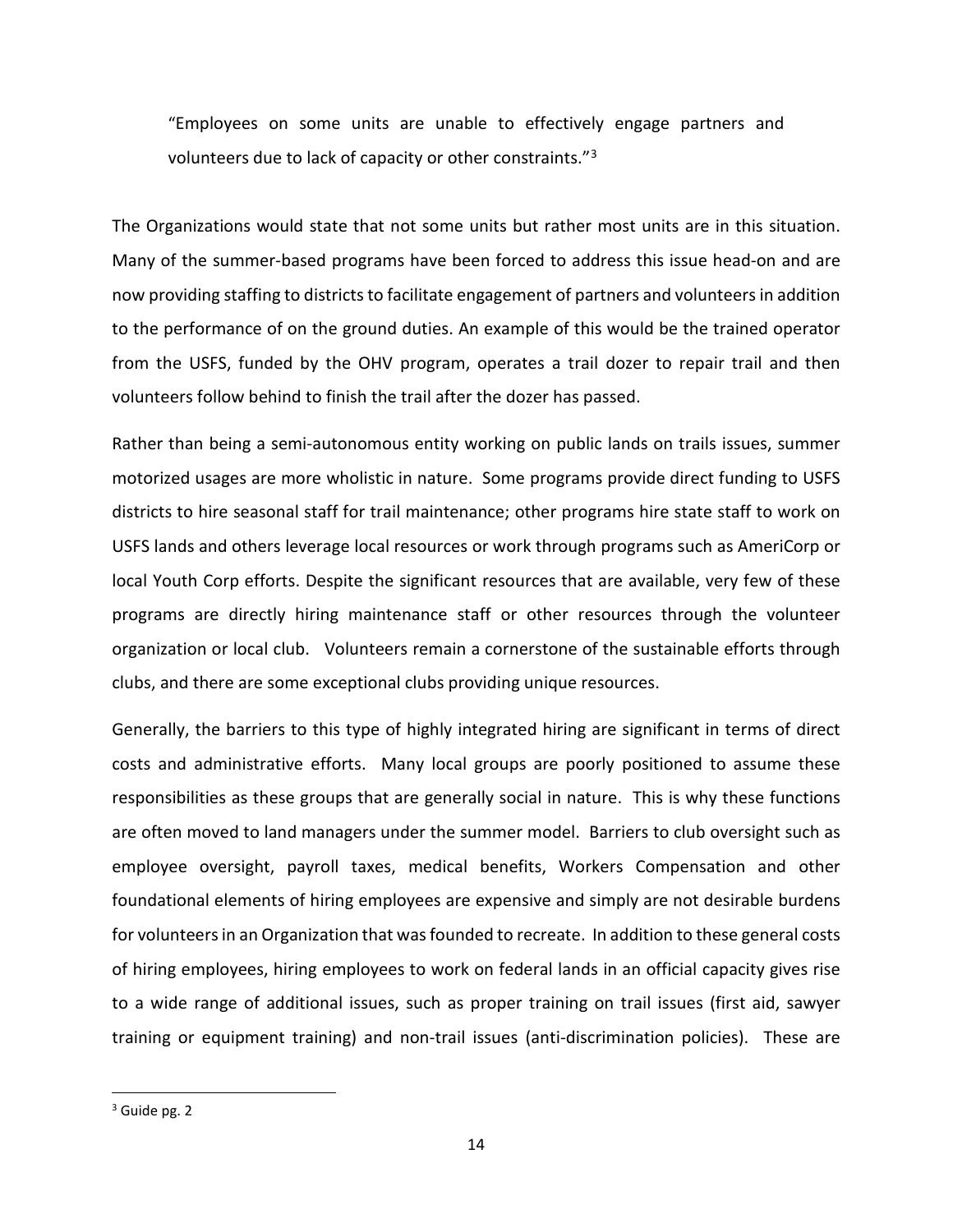issues 99% of volunteer-based groups simply don't want to be involved with and state or federal resources are far more equipped to deal with in a timely and cost-effective manner. It has been our experience that providing funding to the relevant land manager is simply a more efficient manner to address many landscape level issues. Not only is this more efficient but also allows clubs to engage with issues that they see value in. Doing paperwork and training simply is not appealing to most members of the public but fixing damaged trails to reopen them can be a highly desirable opportunity even for social clubs.

As efforts around sustainable trails continue to expand, there will be questions and issues encountered that no one can anticipate and existing resources are poorly situated to respond too. There are many important administrative requirements that simply do not translate well to a less integrated management model. Utilizing scales of economies on many of these issues greatly reduce costs and streamline these efforts. The motorized community has a perfect example of issues where these types of challenges can be a barrier to less integrated process, which was reflected with the "and justice for all" poster that is required to be publicly displayed by the USFS and contractors. This poster is reflected as follows:



We are intimately familiar with this poster and challenge as several years ago one of our winter clubs was told by local managers the Club had to display the poster in their grooming equipment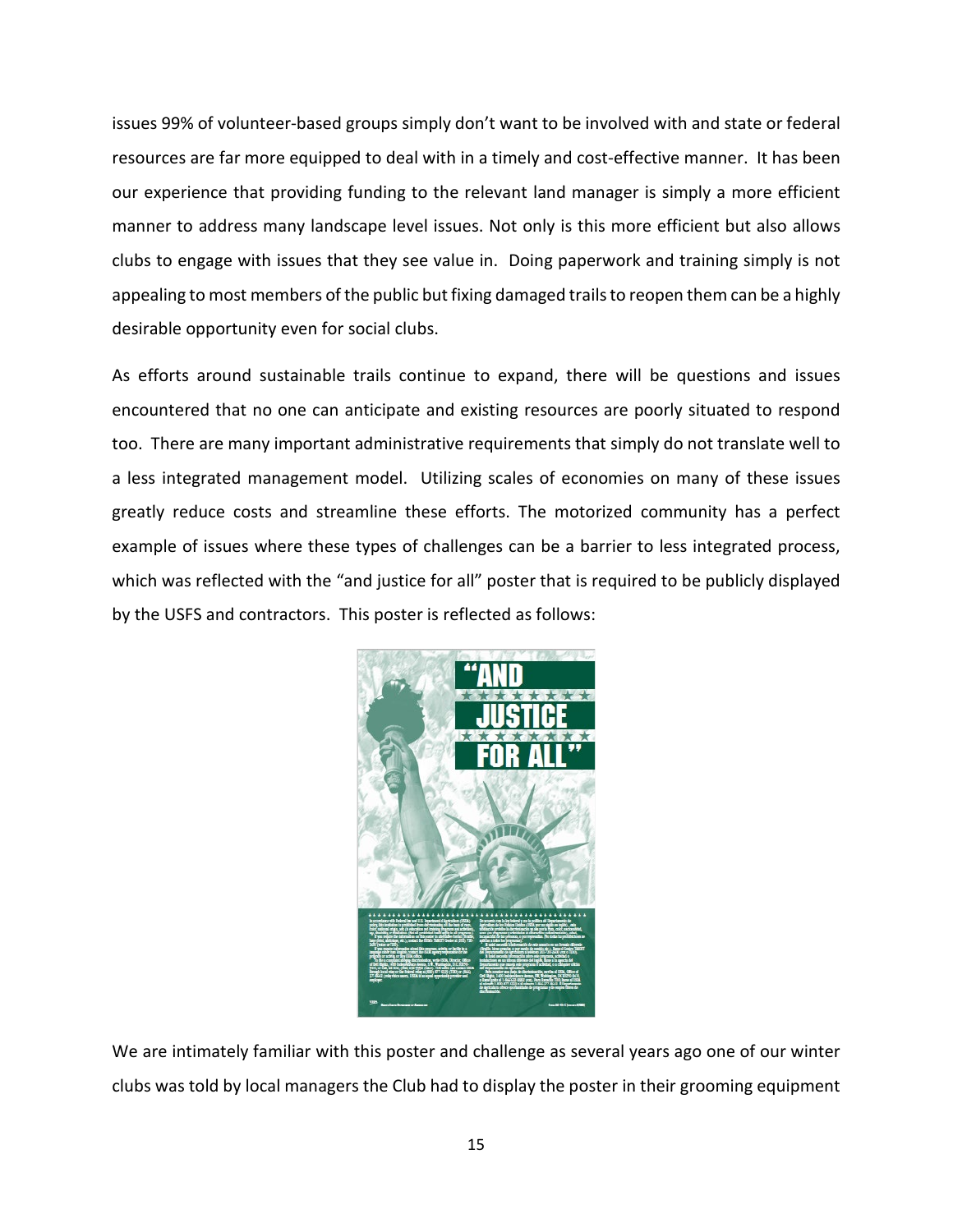and at storage facilities, be responsible for all components of the program and open their facilities to the public as they were providing grooming services for winter trails under a permit. This discussion started with shear panic from volunteers in the club who were concerned about significant fines and penalties accruing to them from their volunteer efforts, which was clearly not good for sustainable trails and partnerships.

While the motorized community *vigorously* supports every aspect of the program and its goals, the motorized partners providing sustainable trail opportunities are not able to provide translation services, 24 hr. reporting hotlines and ombudsman representation. Access to the resources of the club for the public consumption was a non-starter as under no circumstances would our insurance allow the general public to operate equipment or to be in storage areas for equipment.

The club explored obtaining a review of club efforts for anti-discrimination concerns and the estimate for the review exceeded the entire budget of the club for that year. Obviously, this was a non-starter for the club. After months of sometimes vigorous efforts, this issue was finally resolved when the Ranger District resources for these issues were found to be sufficient to comply with these requirements for the club. These are resources that cannot be cost effectively managed at such a small scale as a club or small non-profit group and are exactly the type of administrative efforts that are unrelated to trail sustainability that we frequently encounter. These are issues and challenges that will be faced as other interests expand their maintenance efforts in support of sustainable trails at a larger scale.

While the direct costs and burdens of employees is significant, hiring of staff by local clubs or groups creates additional liability for members, which can only be mitigated by purchasing insurance. Often clubs will not address any services approaching a contractor type relationship without specific insurance coverage for their Board members. As exemplified above, there are aspects of sustainability that most clubs are not aware of and are poorly structured to assume, but may open the club to liability. This is always a significant additional cost for clubs beyond the basic liability coverage generally provided. Insurance costs also increase for clubs as USFS permitting generally requires \$1,000,000 in general liability for any activity on USFS lands. These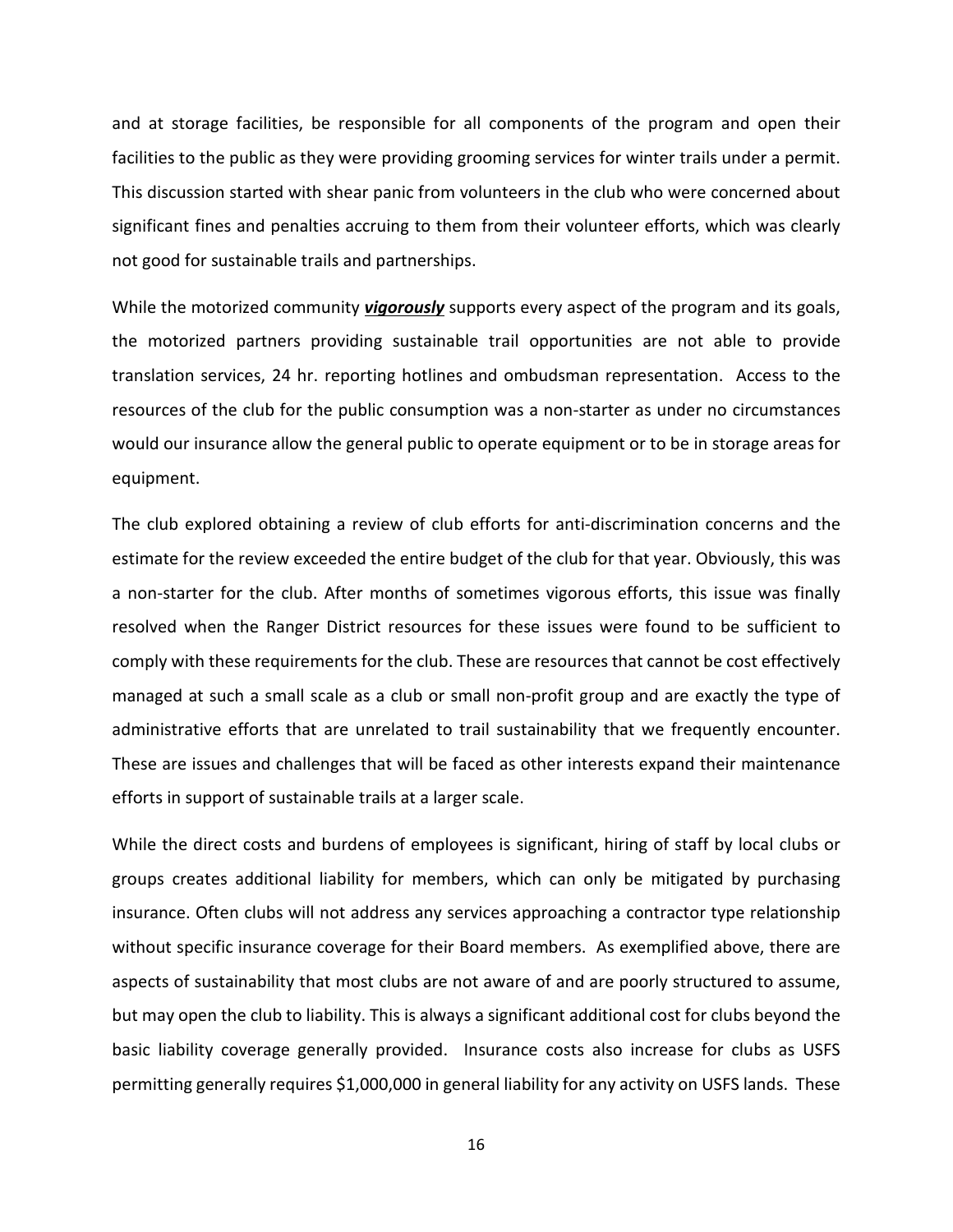types of insurance policies are becoming more difficult to obtain and costly every year for clubs given that many of the activities needed by the USFS are also difficult to insure generally. Liability insurance of the type and level needed to hire employees and work in a more advanced nature on federal lands can easily exceed \$6,000 per year for a club. This exceeds the average income for most clubs for the year. While some clubs have adapted to perform under these circumstances, these are far from the norm.

## **Examples of unique nature of sustainability in the motorized world**

## **a. Law enforcement resources.**

This is an important component of sustainable trails that is often overlooked. Often there are numerous other usages and management concerns woven into sustainable trails that can only be properly addressed with a professional law enforcement presence. The motorized community have worked to support that type of enforcement through direct funding, training resources and legislation and many of our maintenance crews have a Forest Protection Officer embedded in the crew. We believe there is an important role for professional law enforcement in the trails community as often sustainable trail can be impacted by other recreational uses, such as shooting or issues not related to recreation such as homelessness. Often this has become enforcement actions by your peers, as trained professional law enforcement that the motorized users are paying for are riders themselves.

While the Organizations have had success with peer-to-peer type informal enforcement action, generally our experiences with one user group patrolling or monitoring other uses have been poor. It has been our experience that often multiple use interests don't feel welcome in these areas patrolled by a group that opposes multiple uses in the area. We have had far too many instances of legal uses being the basis of enforcement by citizen law enforcement patrols that can only be resolved through the engagement of professional law enforcement. We can provide several recent occurrences, if that would be helpful, but we do not believe this information is helpful here.

#### **b. Stay the Trail educational efforts in Colorado.**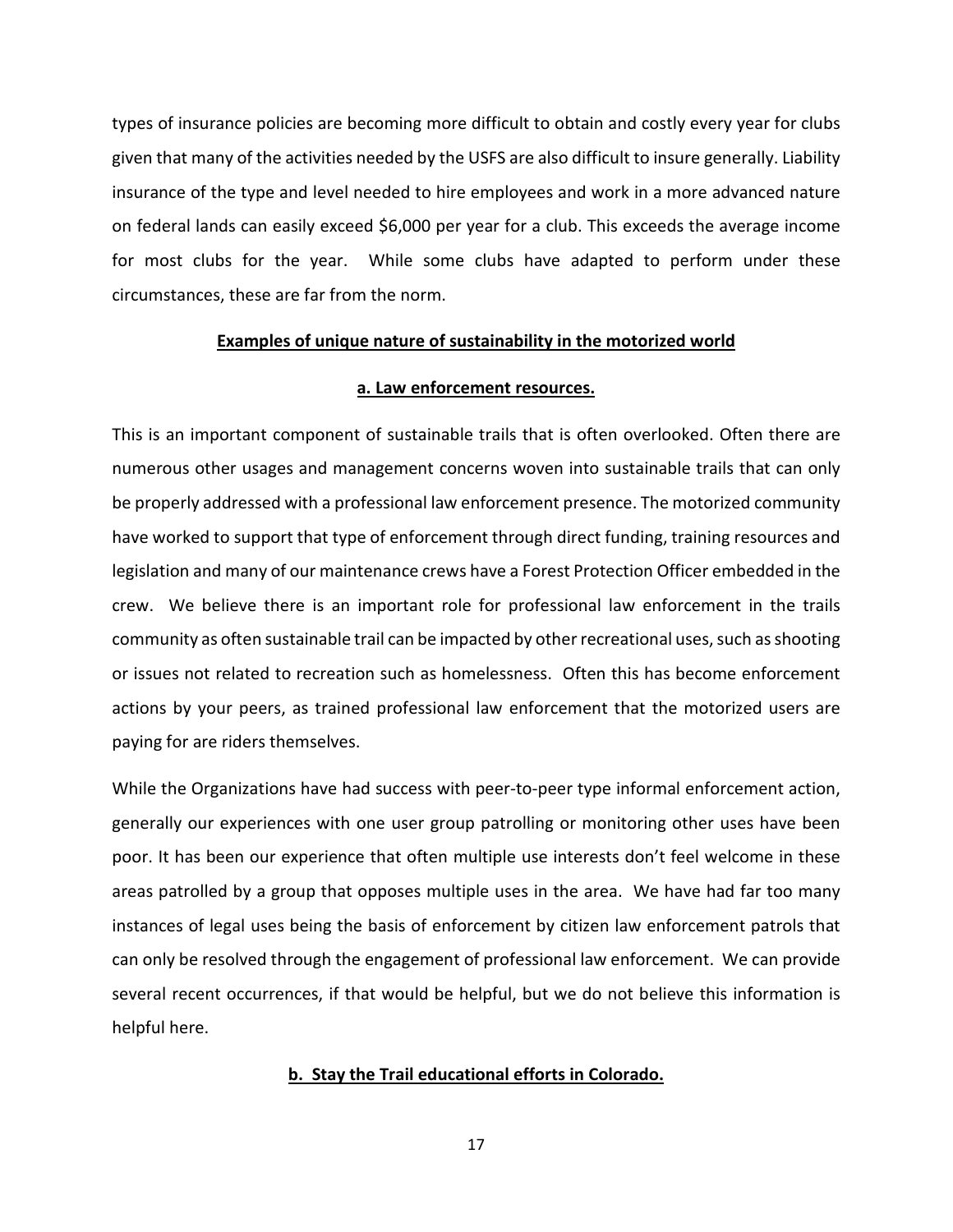As mentioned previously the Organizations have had large amounts of success with peer-to-peer educational efforts. The Stay the Trail Program in Colorado would be an example of a successful educational effort in the motorized community. While this program is exceptionally successful, this is again a program that is expensive to provide and plays a critical component in the sustainable trails' discussion. Generally, efforts such as this have not competed well in other funding programs. Highly relevant to Element G of the Plan

## **c. Training of staff for sustainable trails**

As we have addressed previously, the motorized community has provided significant resources to ensure trails are sustainable including direct funding of staff to work on trails. As these efforts have expanded in scope, the motorized community has identified that hiring trained staff with a trails sustainability background was becoming more and more difficult every year. As a result, the National Off-Highway Vehicle created the Great Trails Guide and training program. This program is a two-day training program where complete lay persons can be trained by national leaders in sustainable trail design including an onsite training and classroom portion. This training has now been provided to thousands of USFS, BLM and volunteers across the country to try and address this systemic lack of training for new staff. While other user groups have created trail design guides, we are not aware of training efforts around these guides that approach the efforts of motorized community. As a result of this program, the motorized community is hiring USFS staff, equipping USFS staff and training them to build and maintain sustainable trails.

#### **5. Barriers to expanded efforts for sustainable trails.**

#### **a. USFS Staffing processes are a major barrier to sustainability**

One of the major barriers we have encountered in our partnerships with the USFS is the staffing challenges that seem systemic at this point, even after funding is provided for this resource. This issues most commonly involves the hiring of recreational staff and seasonal staff that are regularly utilized in the trail crews funded through our programs. Recent modifications to existing USFS hiring practices have moved this process to a more centralized process, which has been a major barrier to hiring most seasonal employees despite the desire to streamline the hiring process. In the centralized hiring processes that have resulted, the hiring windows are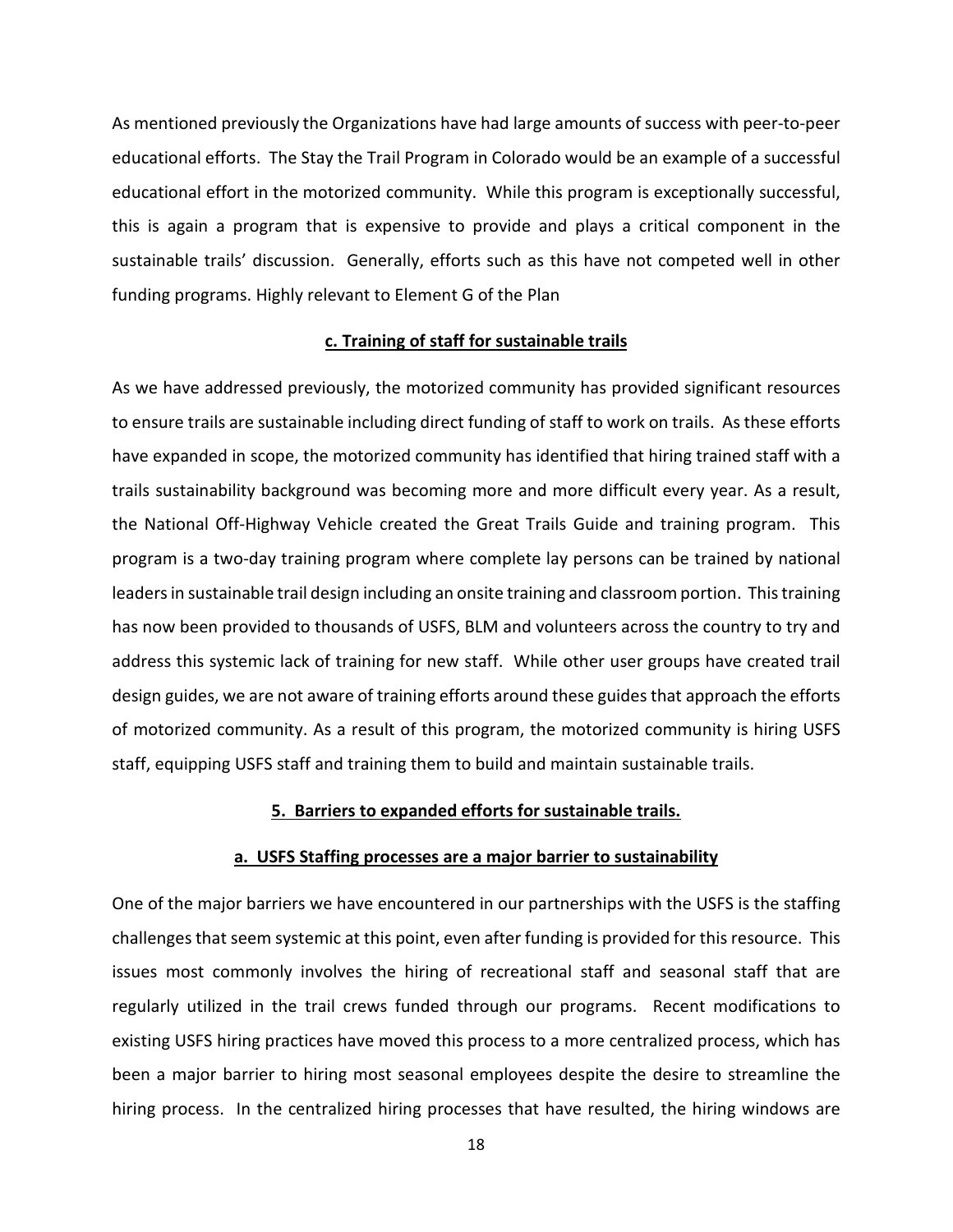often very short in nature. The hiring of skilled or trained seasonal, such as equipment operators or blasting specialists or trained sawyers with short windows of recruitment on various federal databases is almost impossible. These types of employees often must be recruited and interest in positions may be expressed months or years before the skilled seasonal is hired. Previously Districts or Forests could build databases of employees that have expressed possible interest in positions when they should come open. The loss of this ability has greatly complicated hiring far more than any economic benefits of consolidating the hiring process.

It has also been our experience that while the consolidated staffing model may work for higher level positions, such as Forest or District leadership roles, the lower levels of staff encounter an additional barrier. This barrier is the fact that many of the staff at lower-level positions that are often critical to sustainability are unable or unwilling to relocate over long distance. This undermines one of the major benefits of the centralized hiring process.

Employee turnover within the USFS more generally is also a serious concern, as it is rare to find USFS staff that have been in a position for an extended period of time. More common is the utilization of persons in a "acting" role. While we appreciate having an acting person in a role, it is certainly better than a totally open position, this is not the same a normal employee. We are familiar with the expectation of the acting person completing one or two projects in the acting role, this is often unrelated to long term objectives such as trail sustainability. Given the level of partnerships and trust between partners that is critical to the success of systemic integration of resources in the manner we have, this can only be achieved strategically and stability of employees is critical to these more strategic efforts. While we support staffing every position, even in an acting capacity, stability of land managers is critically important to the long-term success of the goals of the sustainable trails.

#### **b. Changes to USFS Budget Processes**

The Organizations are also concerned about the challenges that resulted from the recent largescale reworking of the USFS budgeting processes. While we applaud the desire to streamline budgeting, the process to address programs such as our partnerships into the new budget and accounting was unclear and difficult. This caused significant confusion around the future of many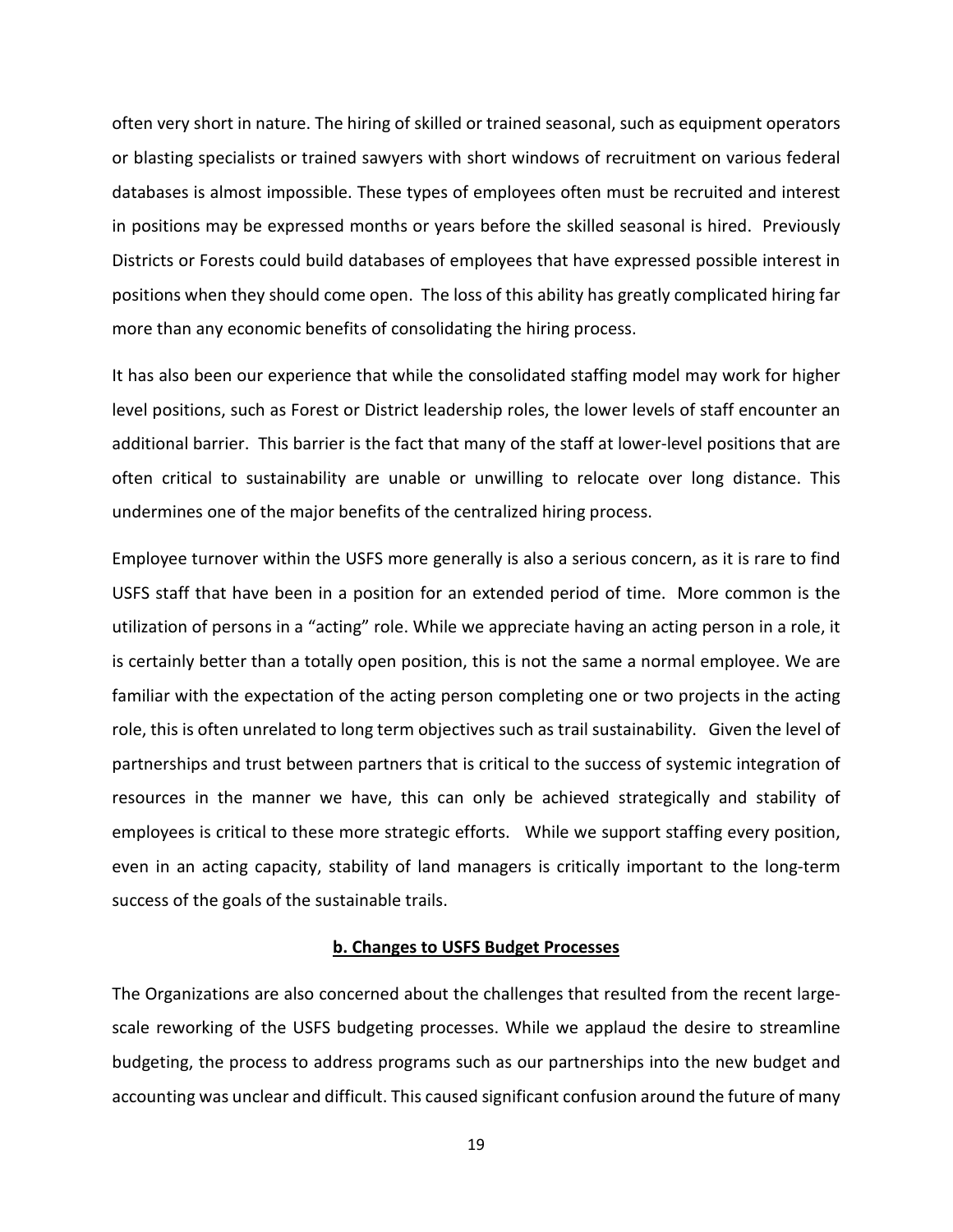of these efforts, despite the fact the funding in many instances had been provided for decades and may have already been awarded for several years in the future. Often the partner funding for crews and other projects was more consistent than USFS budgets for trails. Despite the consistency of this funding the non-agency funding stream was often subject to significantly heightened scrutiny, and concerns about what category or classification in the new budget process was the correct one to place the funding and staff time in, which was counterproductive to the collaborative efforts that are seeking to provide sustainable trails to the public.

While we hope that this challenge will be resolved in the near future, simply due to the education process that naturally occurs around any large-scale change. Often educational efforts on these types of large process changes have some lag time to take effect and we hope that the next budgeting round will go smoother. This will facilitate better trust between partners and ensure that the maximum funds and efforts go towards sustainable trails.

#### **c. Costs and overhead of sustainability activities on trails.**

The adoption of costs and overhead expenses around sustainable trails efforts is an issue that the motorized community has significantly struggled with in the development of our efforts towards sustainable trails. While the motorized model provides significant funding in many areas, when compared to other funding streams for trails, even this funding is not enough to sustain trails and expand or improve opportunities. As a result, the cost/benefit analysis of models is an important component of any project or program. This type of overhead expense is an issue the motorized community is uniquely situated to address, given the scale of the partnerships that are already on the ground. While costs such as this may be small based on a single project, they rapidly expand to levels that become significant when landscape levels of effort that are engaged.

While a volunteer agreement may be available for partners, these documents only protect trained volunteers and training is often difficult at best to stay in compliance with. Volunteer agreements also provide no protection for the Organization that might be coordinating volunteers, so there is still a need for insurance. Moving to a cost/share challenge level agreement simply moves more overhead costs to the volunteer organizations.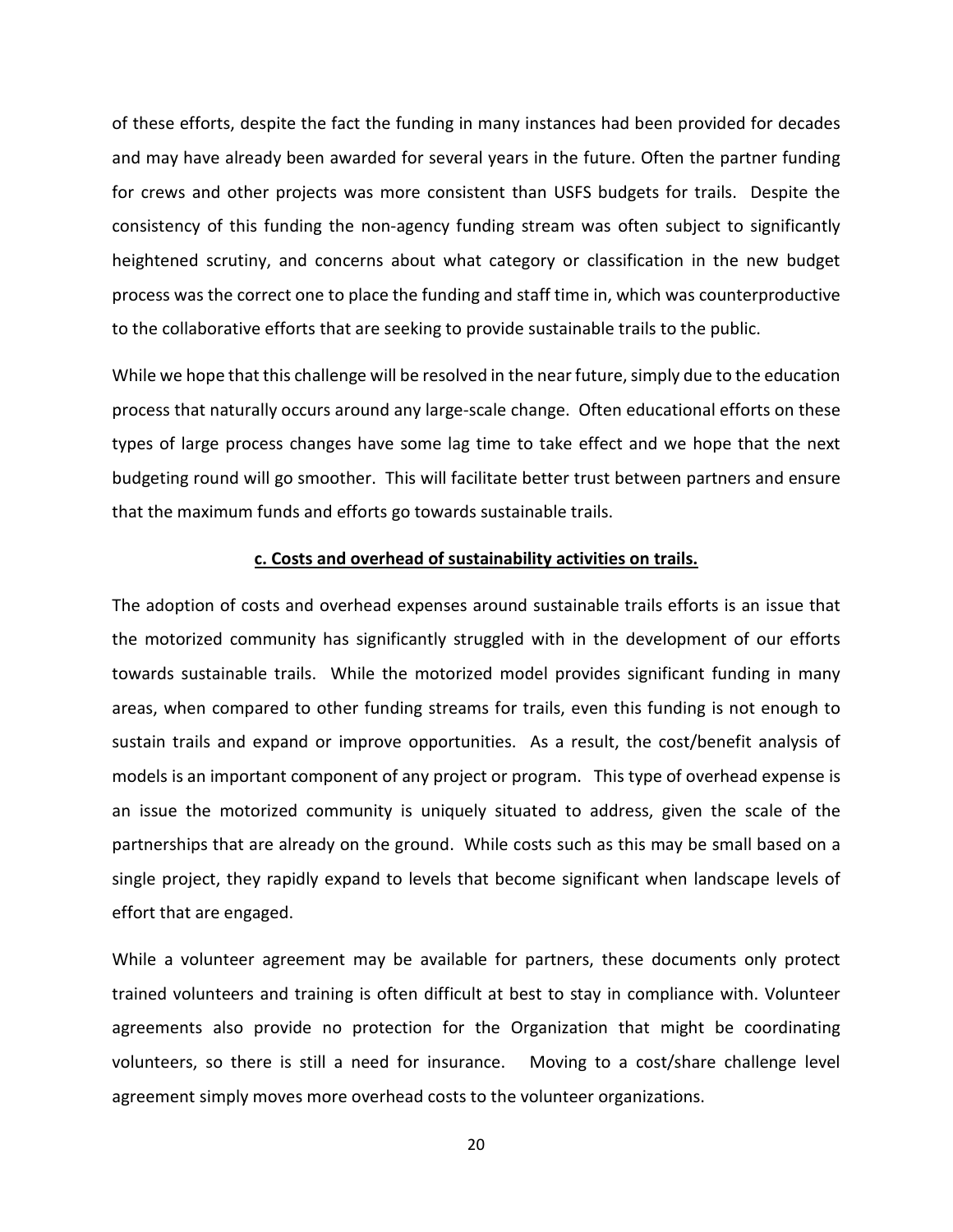It has been our experience that insurance costs quickly accumulate when you start looking at multiple crews working on a landscape. Easily consume 10% or more of the funding streams simply covering insurance costs for operations if this was all managed separately. The motorized community has worked hard to avoid consuming this level of resources for operations, as the goal of the program is to maintain sustainable trails not subsidize insurance companies. While insurance coverage is an important issue, it does not fix trail. Often these accumulated costs at the landscape level can eliminate funding that could provide crews on 4 or 5 more Districts or offices that are badly in need of maintenance efforts towards sustainable trails. While the idea of working towards a contractor type model for sustainable trails may appear easy to manage from the land manager perspective, there are significant additional costs that are associated with this model for the partner functioning as a contractor. These types of costs must be avoided.

Even when large numbers of clubs come together to try and reduce insurance and overhead costs, those costs remain significant. An example of this is available from the Colorado Snowmobile Assoc grooming partnership. Each of the 28 grooming clubs pool their resources and buy a single liability policy for grooming in the state. Even with the pooling of programs, the insurance policy costs more than \$40,000 per year to purchase and does not provide coverage for any equipment used for grooming. Those insurance costs are born by the clubs and are entirely outside the liability policy. This is \$40,000 that must be paid before any efforts towards sustainability are addressed or a groomer has even started. We believe this type of funding would be far more effective if it was applied to grooming activities instead of insurance.

Moving sustainability efforts into state or local management offices also allows for maintenance and sustainability efforts to be governed by state level caps on liability for litigation purposes. Many States have provided significant limitations on liability of the state for various actions and strict requirements for filing of claims far sooner than a traditional claim. In Colorado, this liability is generally capped at \$350,000 per occurrence. This is a limitation that is totally unavailable to partner organizations and would greatly reduce costs for similar protections.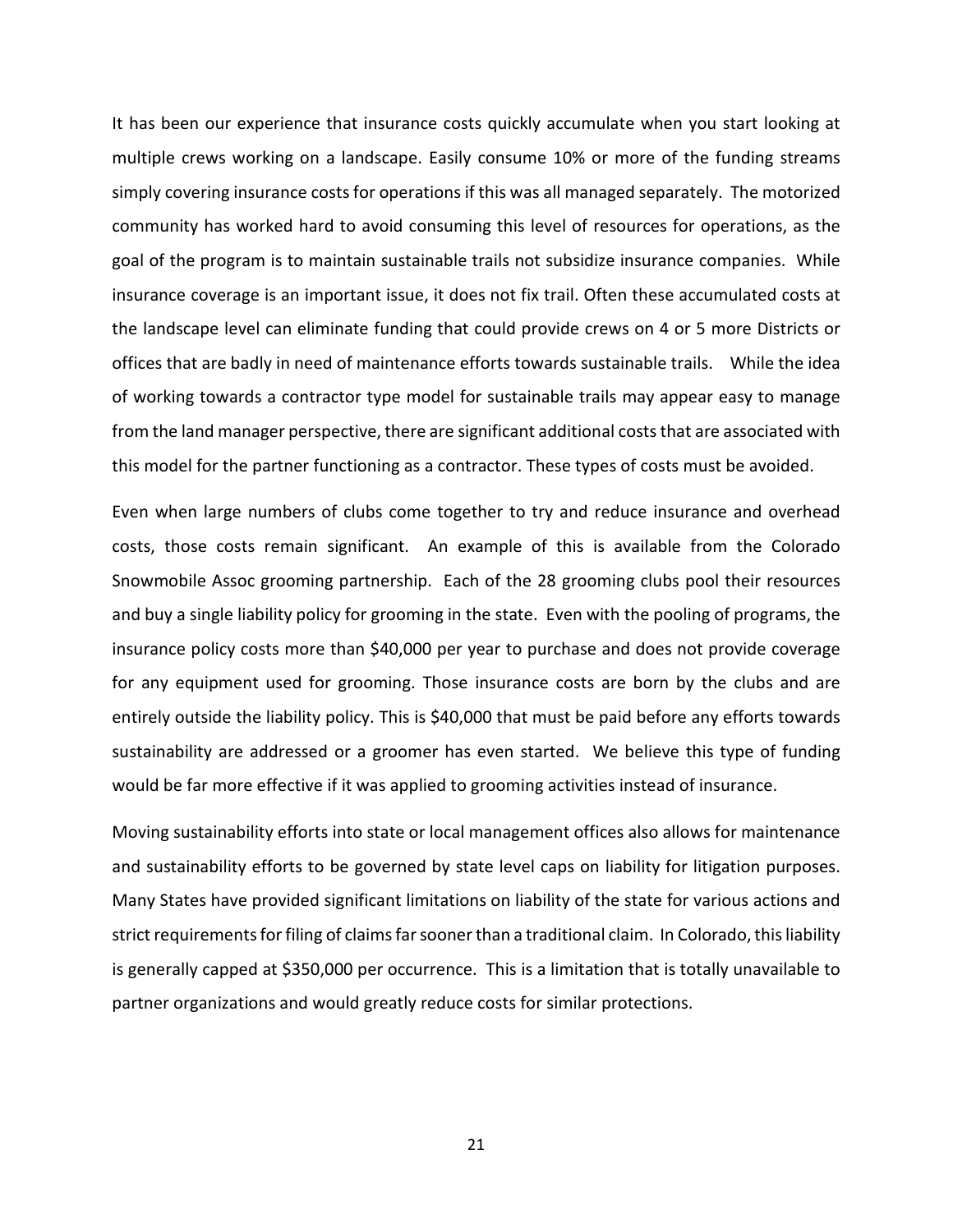Integration of staff into the local USFS office also has significant benefits for intangibles, such as improved communication across employees, leveraging of resources, long term staff development and the ability to timely respond to issues.

## **6. Conclusion.**

The Organizations welcome the programmatic review of sustainability as this concept has been woven into the multiple use trails network on USFS lands for more than 50 years. While the sustainability concept has been woven into motorized trails for more than 50 years, the advanced nature of sustainability analysis for motorized usage compared to all other usages is not addressed in the Guide. We would like to see that remedied both to recognize a partner of the USFS but also to provide learning experiences to other trails interests on how to effectively create legally defensible sustainability of a trail or network. We submit that the motorized trails community is the closest to sustainable of all trails uses and should be recognized as such. No other usages have been subjected to the scrutiny and review of the motorized trails community around the issue of sustainability and we are also your largest funding partner for sustainability efforts.

In these comments, the Organizations are going to focus on the learning component goal of the guidebook as often the resources the motorized community are providing to sustainable trails are poorly understood and not used to as a resource for other efforts. The Organizations believe this type of generalized understanding is critical to the long-term sustainability discussion, as we believe the motorized sustainability models that have been developed are critical learning tools for other uses that are ramping up maintenance and sustainability efforts around other uses. The Organizations have confidence in the intent of the Guide and effort is to recognize these collaborations as "unit level plans." The Organizations are concerned these are not unit level efforts but foundational differences in the sustainability analysis that have been legally mandated for years. The Organizations are concerned that the subsequent inclusion of these unit level plans in established landscape level analysis structures does not account for these landscape level differences may be similar to trying to drive a round peg into a square hole. This is a less than efficient model to do anything and, in the Challenge, would result in a significant missed opportunity.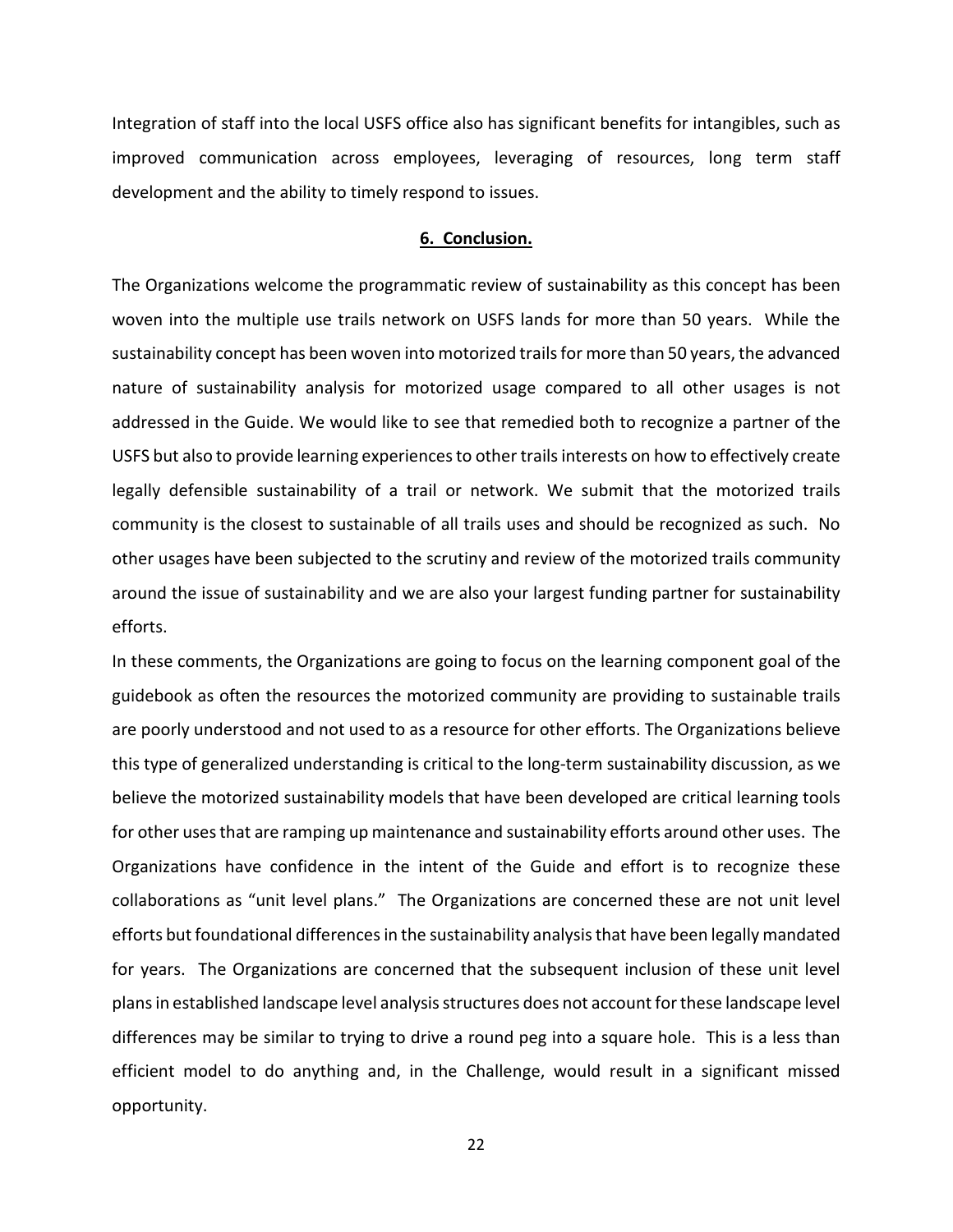This foundational difference of sustainability across uses is critical to possible future allocation of resources simply to avoid reinventing the wheel. Also important is understanding that much of the sustainability present in motorized uses, beyond decades of travel management rulemaking, NEPA and judicial review is from the voluntary user programs. This significant outside funding should be recognized as a resource to be leveraged and not as the result of inequitable allocation of resources. While there is a large disparity in funding and resources available, this does not mean there is not a need for additional resources in the multiple use community and any assertion of equity across uses would actually discriminate against the hugely successful programs on the ground rather than leverage their success. The Organizations would like to avoid this situation as well.

We welcome the collaborative nature of the strategy to date and identification of concerns such as all activity having impacts. **We vigorously support the stated goal of more sustainable trails, as in many areas there is a critical need for simply more multiple use trails**. Not everyone is similarly situated in the trails community and often there is a perception that there are plenty of trails for everyone. This has not been our experience, as the motorized community has been mandated for more than 50 years to provide sustainable routes unlike any other user group. In many areas this resulted in the loss of more than 50% of trail mileage in areas. No other user group has seen anything close to this level of lost opportunity for recreational trails.

Again, the previous closures in many areas have put the motorized community in a different position when discussing sustainability. Decisions made based on visitation levels at locations 50 years ago often create a situation where there is now a shortage of routes to satisfy the demands of multiple use interests. This shortage of opportunities can cause overuse of routes, trailheads far beyond capacity, resource impacts from the overuse which can give rise to users trying to find their own recreational experience. Only by providing more routes that are sustainable can these types of capacity issues be resolved. By providing high quality managed recreational opportunities the public will not seek out their own opportunities in less sustainable or planned locations. The motorized community is again significantly different in any discussion as we have a proven track record of partnering with managers to sustain new trail networks. While the